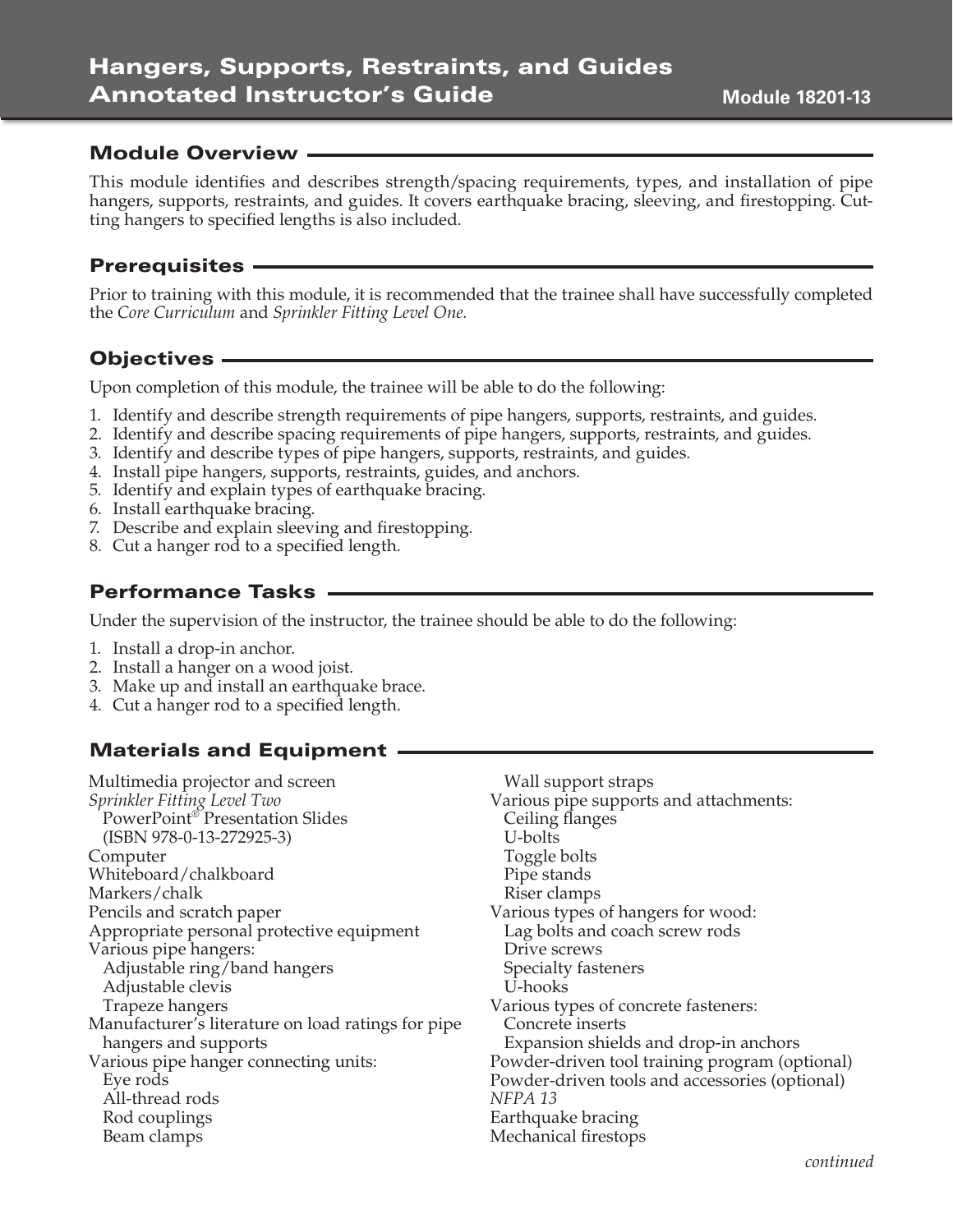Various firestopping products Samples of pipe Hacksaws Vises Cutting oil Templates 1 ⁄2-inch hammer drill 1 ⁄4-inch drill motor Masonry drill bits Standard drill bits Extension cords Grout

**Screwdrivers** Adjustable wrenches Channel locks Torpedo level Soapstones Measuring tapes Rigging devices Ladders or scaffolding Quick Quiz\* Module Examinations\*\* Performance Profile Sheets\*\*

\* Located at the back of this module.

\*\*Single-module AIG purchases include the printed exam and performance task sheet. If you have purchased the perfect-bound version of this title, download these materials from the IRC using your access code.

### **Safety Considerations -**

Ensure that the trainees are equipped with appropriate personal protective equipment and know how to use it properly. This module may require that the trainees visit job sites. Ensure that trainees are briefed on site safety policies prior to any site visits. This module requires trainees to work with pipe hangers and supports. Ensure all trainees are briefed on hand tool safety and shop safety procedures. This module may require trainees to work with powder-driven tools. Ensure all trainees are briefed on appropriate safety procedures.

## Additional Resources

This module presents thorough resources for task training. The following resource material is suggested for further study.

- *ACI-318, Building Code Requirements for Structural Concrete,* Latest Edition. Farmington Hills, MI: American Concrete Institute.
- *Pipe Hanger Catalog*. Portsmouth, NH: Anvil International Inc.
- *Pipe Hanger Design and Engineering*. Portsmouth, NH: Anvil International Inc.
- *How to Successfully Install Plastic Fire Sprinkler Pipe*, Video, American Fire Sprinkler Association, 1987, 33 mins.
- *NFPA 13*, Latest Edition. Quincy, MA: National Fire Protection Association.
- *NFPA 13D*, *Standard for the Installation of Sprinkler Systems in One- and Two-Family Dwellings and Manufactured Homes*, Latest Edition. Quincy, MA: National Fire Protection Association.
- *NFPA 13R*, *Standard for the Installation of Sprinkler Systems in Residential Occupancies up to and Including Four Stories in Height*, Latest Edition. Quincy, MA: National Fire Protection Association.
- *Underwriters Laboratories Standard 203*, Latest Edition: Northbrook, IL: Underwriters Laboratories, Inc.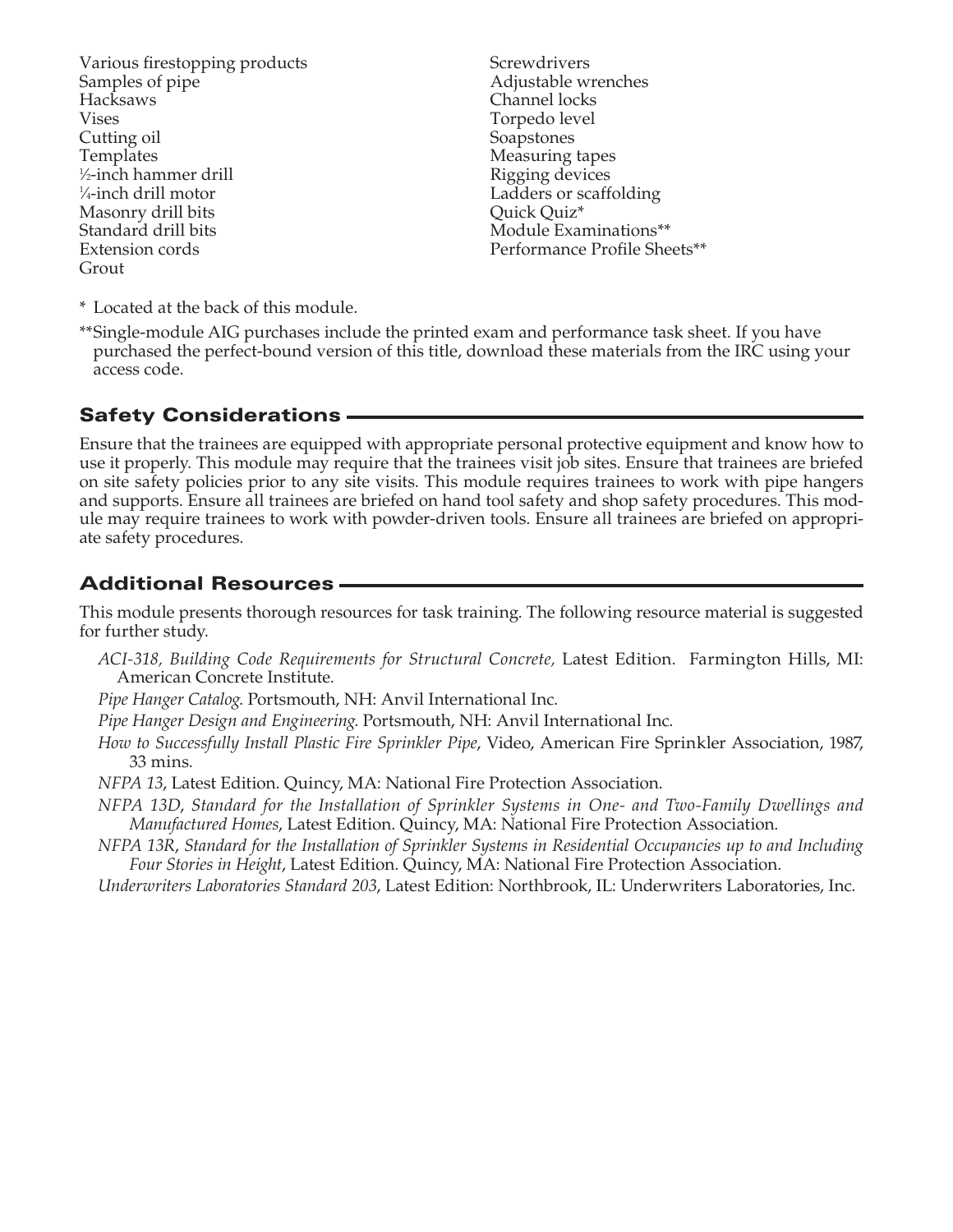# Teaching Time For This Module

An outline for use in developing your lesson plan is presented below. Note that each Roman numeral in the outline equates to one session of instruction. Each session has a suggested time period of 2<sup>1</sup>/<sub>2</sub> hours. This includes 10 minutes at the beginning of each session for administrative tasks and one 10-minute break during the session. Approximately 15 hours are suggested to cover *Hangers, Supports, Restraints, and Guides.* You will need to adjust the time required for hands-on activity and testing based on your class size and resources. Because laboratories often correspond to Performance Tasks, the proficiency of the trainees may be noted during these exercises for Performance Testing purposes.

| Topic                                                                                                             | <b>Planned Time</b> |
|-------------------------------------------------------------------------------------------------------------------|---------------------|
| Sessions I and II. Introduction; Requirements for Pipe Hangers and Supports                                       |                     |
| A. Introduction                                                                                                   |                     |
| B. Strength and Spacing Requirements for Pipe Hangers                                                             |                     |
| C. Field Placement of Hangers                                                                                     |                     |
| D. General Rules                                                                                                  |                     |
| E. Identification of Pipe Hangers and Supports                                                                    |                     |
| F. Hanger Connecting Units and Attachments                                                                        |                     |
| G. Laboratory                                                                                                     |                     |
| Have trainees practice cutting hanger rods. This laboratory corresponds to<br>Performance Task 4.                 |                     |
| H. Hangers for Wood                                                                                               |                     |
| I. Laboratory                                                                                                     |                     |
| Have trainees practice installing a hanger on a wood joist. This laboratory<br>corresponds to Performance Task 2. |                     |
| Session III. Installation of Pipe Hangers and Supports                                                            |                     |
| A. Pipe Supports and Attachments                                                                                  |                     |
| <b>B.</b> Hangers for Concrete                                                                                    |                     |
| C. Laboratory                                                                                                     |                     |
| Have trainees practice installing a drop-in anchor. This laboratory corresponds to<br>Performance Task 1.         |                     |
| <b>Session IV. Earthquake Bracing</b>                                                                             |                     |
| A. Types of Earthquake Bracing                                                                                    |                     |
| B. Floor and Wall Penetrations                                                                                    |                     |
| C. Seismic Separation Assembly                                                                                    |                     |
| D. Bracing and Other Concerns                                                                                     |                     |
| E. Laboratory                                                                                                     |                     |
| Have trainees practice installing earthquake bracing. This laboratory corresponds<br>to Performance Task 3.       |                     |
| <b>Session V. Firestopping</b>                                                                                    |                     |
| A. Firestopping Materials and Devices                                                                             |                     |
| <b>B.</b> Floor and Wall Penetrations                                                                             |                     |
| C. Specifications                                                                                                 |                     |
| D. Specific Products                                                                                              |                     |
|                                                                                                                   |                     |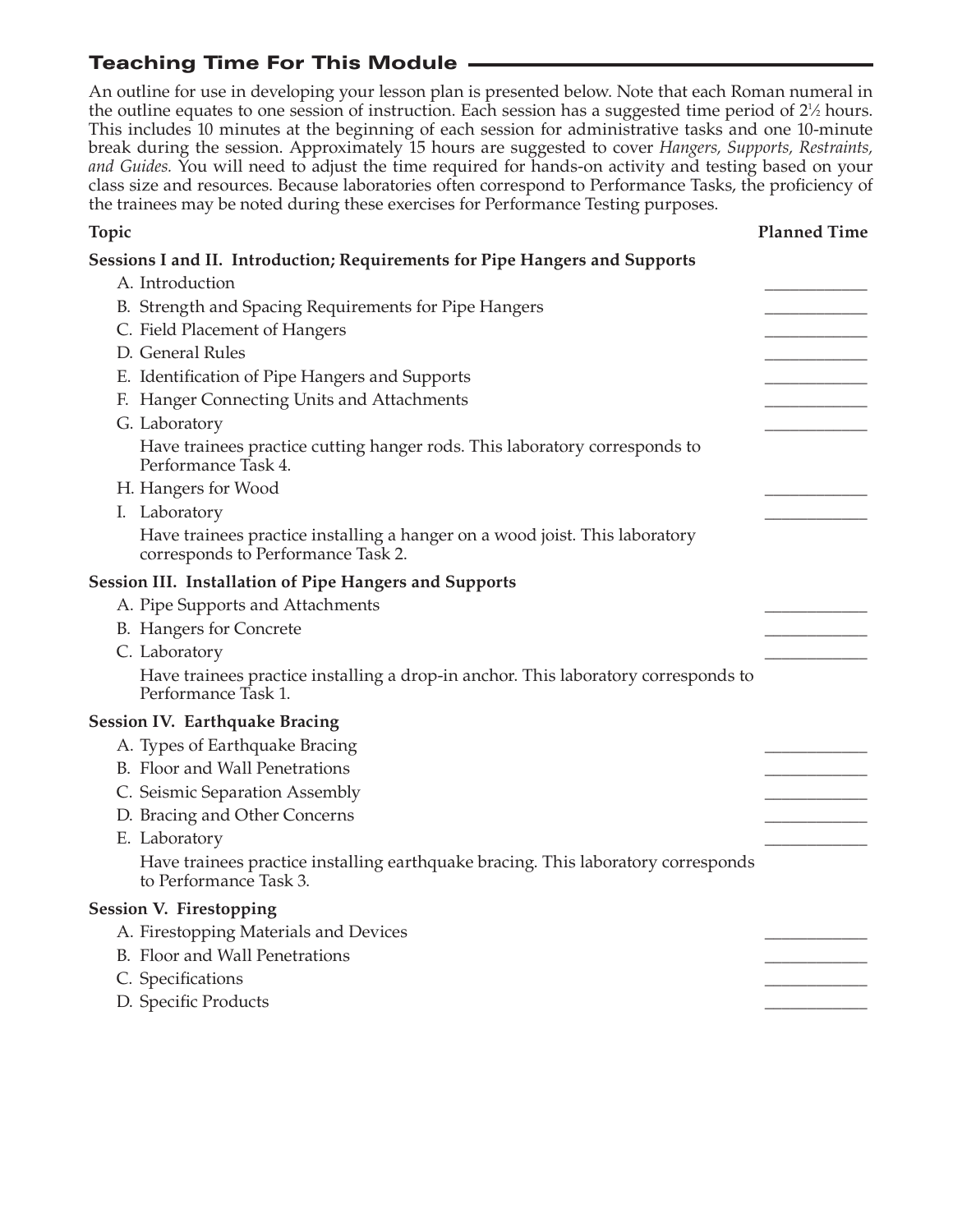#### **Session VI. Review and Testing**

A. Review \_\_\_\_\_\_\_\_\_\_\_\_

- B. Module Examination
	- 1. Trainees must score 70% or higher to receive recognition from NCCER.
	- 2. Record the testing results on Training Report Form 200, and submit the results to the Training Program Sponsor.
- C. Performance Testing
	- 1. Trainees must perform each task to the satisfaction of the instructor to receive recognition from NCCER. If applicable, proficiency noted during laboratory exercises can be used to satisfy the Performance Testing requirements.
	- 2. Record the testing results on Training Report Form 200, and submit the results to the Training Program Sponsor.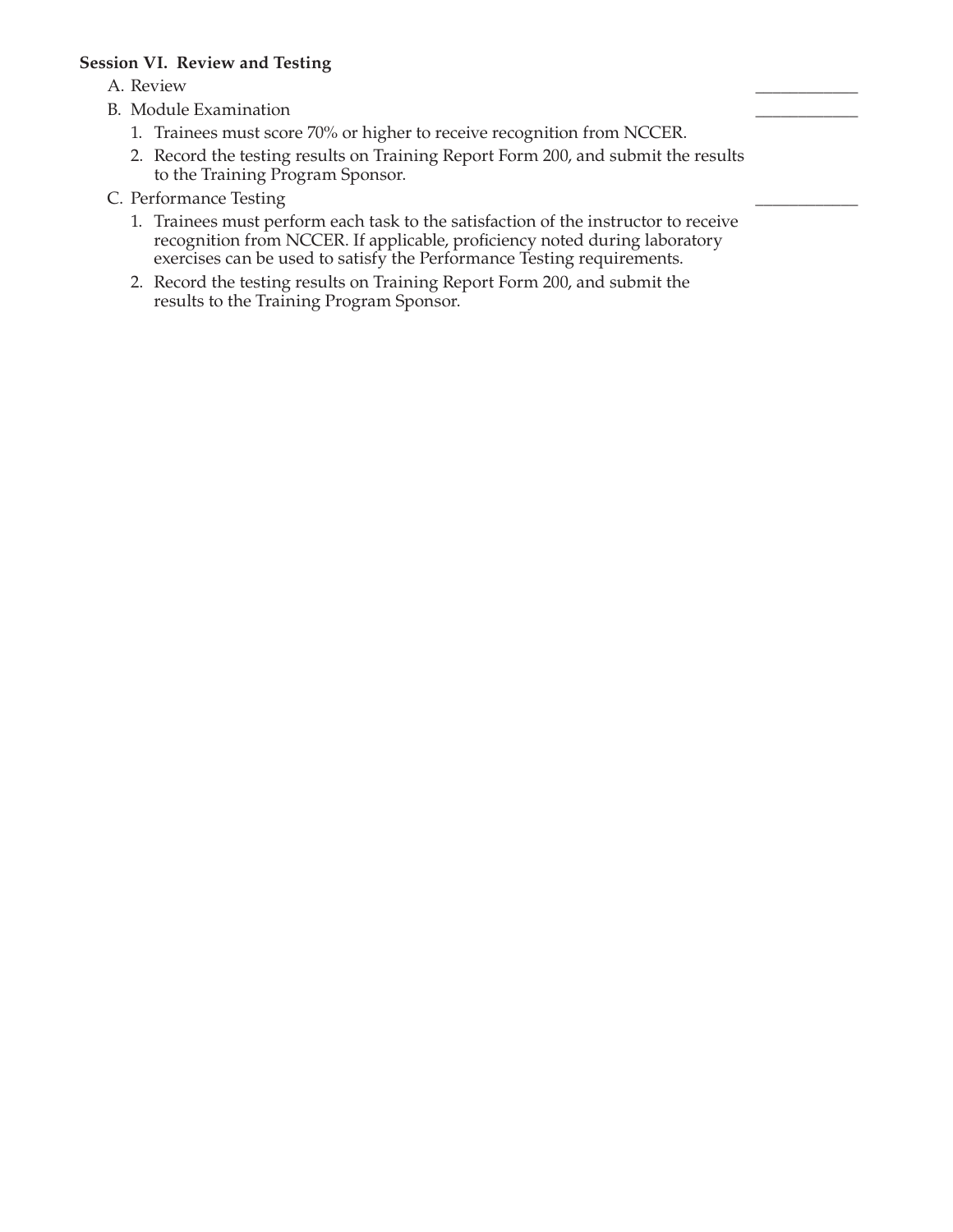This module covers the various types of valves and valve applications used in the sprinkler industry, including service procedures for standard valves. The trainee learns how to install OS&Y valves, butterfly grooved valves, and tamper switches. Procedures to disassemble, service, and reassemble check valves are also included.

### **Prerequisites -**

Prior to training with this module, it is recommended that the trainee shall have successfully completed *Core Curriculum; Sprinkler Fitting Level One;* and *Sprinkler Fitting Level Two,* Module 18201-13.

## Objectives

Upon completion of this module, the trainee will be able to do the following:

- 1. Identify the basic types of valves.
- 2. Demonstrate the ability to service different types of valves.
- 3. Define the general purpose of a backflow preventer.
- 4. Install outside screw and yoke (OS&Y) valves.
- 5. Install a tamper switch.
- 6. Install butterfly grooved valves.
- 7. Disassemble, service, and reassemble a check valve.

## Performance Tasks

Under the supervision of the instructor, the trainee should be able to do the following:

- 1. Install outside screw and yoke (OS&Y) valves.
- 2. Install a tamper switch.
- 3. Install butterfly grooved valves.
- 4. Disassemble, service, and reassemble a check valve.

## Materials and Equipment

Multimedia projector and screen *Sprinkler Fitting Level Two* PowerPoint® Presentation Slides (ISBN 978-0-13-272925-3) Computer Whiteboard/chalkboard Markers/chalk Pencils and scratch paper Appropriate personal protective equipment Indicating valves Gate valves Post indicators Wall-post indicators Outside screw and yoke (OS&Y) valves Ball lever valves Globe valves Sample discs **Clappers** Angle valves

Y-type valves Butterfly grooved valves Safety valves Check valves Swing check valves Hose valves Hose-gate valves Pressure-reducing valves Pressure-relief valves Manufacturers' literature on pressure-relief valves Backflow preventer Supervisory switches and manufacturer's instructions Tamper switches Piping drawings Pipe stands Packing puller Packing

*continued*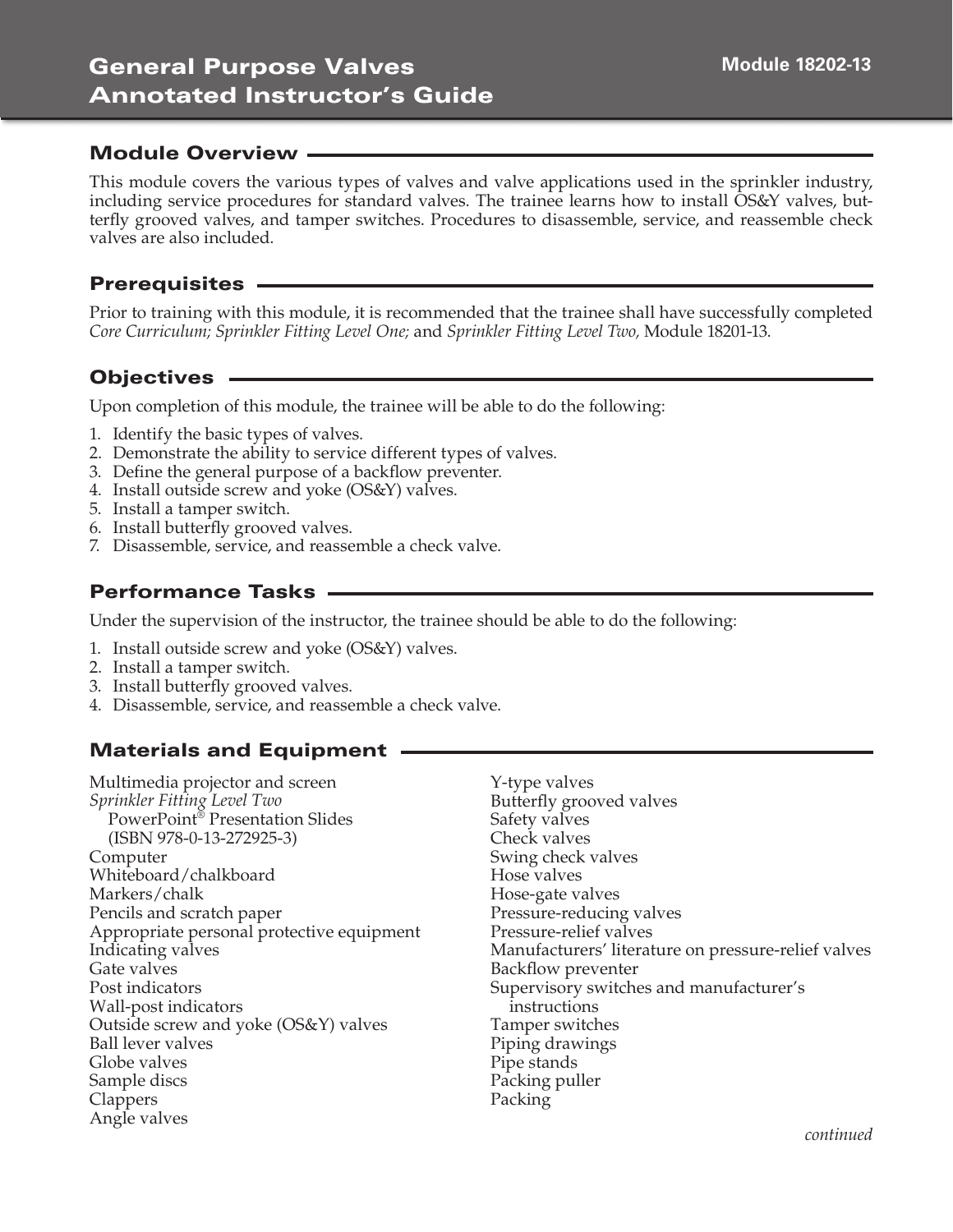Pipe thread compound Mechanical fasteners Lubricant Replacement discs Gasket material Basic sprinkler fitter's tools Wrenches

Socket wrenches Torque wrenches Bolts and nuts Copies of the Quick Quizzes\* Module Examinations\*\* Performance Profile Sheets\*\*

- \* Located at the back of this module
- \*\* Single-module AIG purchases include the printed exam and performance task sheet. If you have purchased the perfect-bound version of this title, download these materials from the IRC using your access code.

## Safety Considerations

Ensure that trainees are equipped with appropriate personal protective equipment and know how to use it properly. This module may require trainees to visit construction sites or utility areas. Ensure that they are briefed on site safety procedures. This module requires trainees to work with hand tools and valves. Ensure that all trainees are properly briefed on hand tool and lifting safety.

## Additional Resources

This module presents thorough resources for task training. The following resource material is suggested for further study.

*Automatic Sprinkler Handbook,* Latest Edition. Milosh T. Puchovsky, P.E. Quincy, MA: National Fire Protection Association.

American Water Works Association (AWWA), Denver, CO.

*NFPA 13*, Latest Edition. Quincy, MA: National Fire Protection Association.

*NFPA 14*, Latest Edition. Quincy, MA: National Fire Protection Association.

*NFPA 25*, Latest Edition. Quincy, MA: National Fire Protection Association.

*NFPA 72, National Fire Alarm and Signaling Code*, Latest Edition. Quincy, MAL National Fire Protection Association.

*NFPA 1963*, Latest Edition. Quincy, MA: National Fire Protection Association.

*FM Global Approval Guide*, Latest Edition. Norwood, MA: FM Global.

*Underwriters Laboratories Fire Protection Equipment*, Latest Edition. Northbrook, IL: Underwriters Laboratories Inc.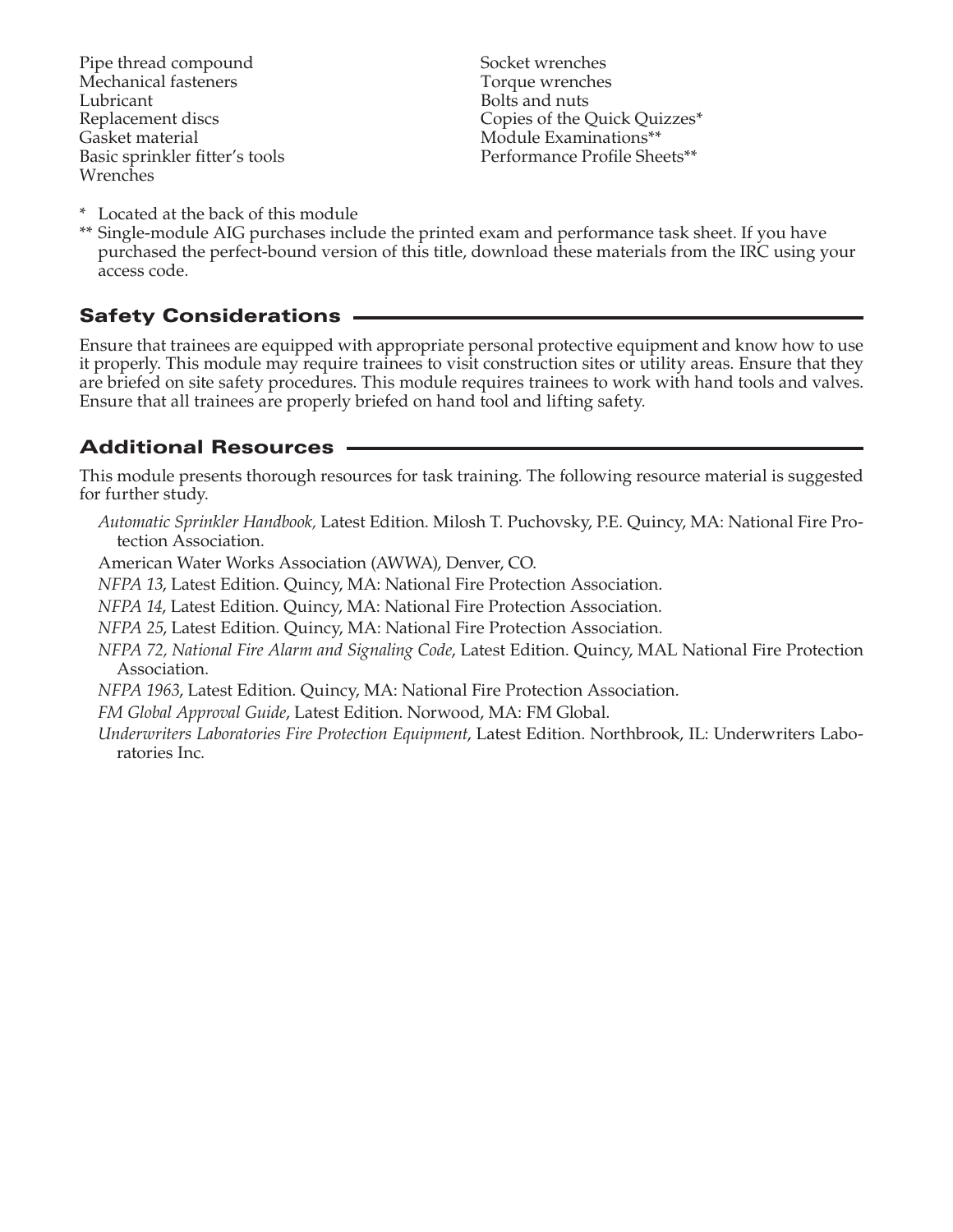# Teaching Time for This Module

An outline for use in developing your lesson plan is presented below. Note that each Roman numeral in the outline equates to one session of instruction. Each session has a suggested time period of 2<sup>1</sup>/<sub>2</sub> hours. This includes 10 minutes at the beginning of each session for administrative tasks and one 10-minute break during the session. Approximately 15 hours are suggested to cover *General Purpose Valves*. You will need to adjust the time required for hands-on activity and testing based on your class size and resources. Because laboratories often correspond to Performance Tasks, the proficiency of trainees may be noted during these exercises for Performance Testing purposes.

| Topic                                                                                                                                                                                                                                       | <b>Planned Time</b> |
|---------------------------------------------------------------------------------------------------------------------------------------------------------------------------------------------------------------------------------------------|---------------------|
| <b>Sessions I and II. Introduction; Valve Identification</b>                                                                                                                                                                                |                     |
| A. Introduction                                                                                                                                                                                                                             |                     |
| <b>B.</b> Indicating Valves                                                                                                                                                                                                                 |                     |
| C. Globe Valves                                                                                                                                                                                                                             |                     |
| D. Check Valves                                                                                                                                                                                                                             |                     |
| E. Laboratory                                                                                                                                                                                                                               |                     |
| Have trainees practice disassembling, servicing, and reassembling<br>a check valve. This laboratory corresponds to Performance Task 4.                                                                                                      |                     |
| F. Hose, Pressure-Reducing, and Pressure-Relief Valves                                                                                                                                                                                      |                     |
| <b>Sessions III and VI. Installing Valves</b>                                                                                                                                                                                               |                     |
| A. Installing Threaded Valves                                                                                                                                                                                                               |                     |
| <b>B.</b> Installing Grooved Valves                                                                                                                                                                                                         |                     |
| C. Laboratory                                                                                                                                                                                                                               |                     |
| Have trainees practice installing butterfly grooved valves. This laboratory<br>corresponds to Performance Task 3.                                                                                                                           |                     |
| D. Installing Flanged Valves                                                                                                                                                                                                                |                     |
| E. Laboratory                                                                                                                                                                                                                               |                     |
| Have trainees practice installing OS&Y valves. This laboratory corresponds<br>to Performance Task 1.                                                                                                                                        |                     |
| <b>Session V. Installing Supervisory Switches</b>                                                                                                                                                                                           |                     |
| A. Installing a Supervisory Switch                                                                                                                                                                                                          |                     |
| B. Laboratory                                                                                                                                                                                                                               |                     |
| Have trainees practice installing a tamper switch. This laboratory<br>corresponds to Performance Task 2.                                                                                                                                    |                     |
| C. Summary                                                                                                                                                                                                                                  |                     |
| <b>Session VI. Review and Testing</b>                                                                                                                                                                                                       |                     |
| A. Module Review                                                                                                                                                                                                                            |                     |
| <b>B.</b> Module Examination                                                                                                                                                                                                                |                     |
| 1. Trainees must score 70% or higher to receive recognition from NCCER.                                                                                                                                                                     |                     |
| 2. Record the testing results on Training Report Form 200, and submit<br>the results to the Training Program Sponsor.                                                                                                                       |                     |
| C. Performance Testing                                                                                                                                                                                                                      |                     |
| 1. Trainees must perform each task to the satisfaction of the instructor to receive<br>recognition from NCCER. If applicable, proficiency noted during laboratory<br>exercises can be used to satisfy the Performance Testing requirements. |                     |
| 2. Record the testing results on Training Report Form 200, and submit<br>the results to the Training Program Sponsor.                                                                                                                       |                     |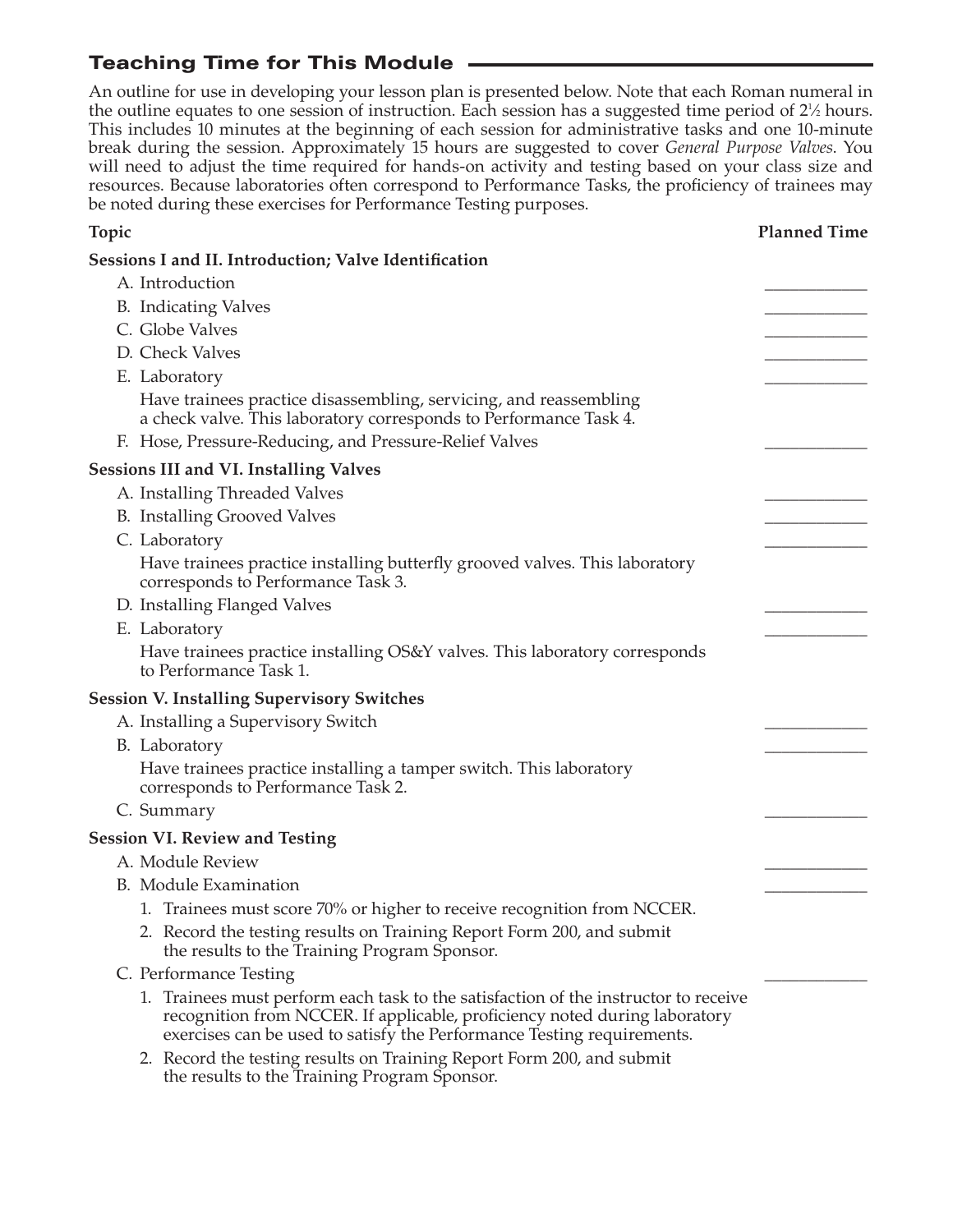# General Trade Math Annotated Instructor's Guide

#### Module Overview

This module explains basic math principles and how to solve everyday problems, including converting quantities from the English system to the metric system and vice versa. It covers specific sprinkler fitting problems such as calculating 45-degree offsets and tank volume; centering sprinkler heads using the target, square offset, and geometric methods; and problems relating to changes in elevation, sprinkler discharge, and hanger sizing.

#### Prerequisites

Prior to training with this module, it is recommended that the trainee shall have successfully completed the *Core Curriculum*; *Sprinkler Fitting Level One*; and *Sprinkler Fitting Level Two*, Modules 18201-13 and 18202-13.

### Objectives

Upon completion of this module, the trainee will be able to do the following:

- 1. Use basic math principles to solve problems.
- 2. Convert fundamental measurement quantities from the English system to the metric system, and from metric to English.
- 3. Recognize the effects of temperature on sprinkler systems.
- 4. Use temperature scales to solve sprinkler rating problems.
- 5. Calculate 45-degree offsets and tank volume.
- 6. Center sprinkler heads using the target, square offset, and geometric methods.
- 7. Solve sprinkler system problems relating to changes in elevation, sprinkler discharge, and hanger sizing.

## Performance Task

Under the supervision of the instructor, the trainee should be able to do the following:

1. Fill in a time sheet.

## Materials and Equipment

Multimedia projector and screen *Sprinkler Fitting Level Two* PowerPoint® Presentation Slides (ISBN 978-0-13-272925-3) Computer Whiteboard/chalkboard Markers/chalk Pencils and scratch paper Measuring devices Graph paper Containers to demonstrate units of measure: Bottle of oil or soda Paper

**Scissors** Rulers (English and metric) Architect's rule Measuring tape Temperature-pressure chart Scientific calculator Pressure gauges with SI and English units Tables commonly used by sprinkler fitters Thermometers Copies of the Quick Quiz\* Module Examinations\*\* Performance Profile Sheet\*\*

\* Located at the back of this module

\*\*Single-module AIG purchases include the printed exam and performance task sheet. If you have purchased the perfect-bound version of this title, download these materials from the IRC using your access code.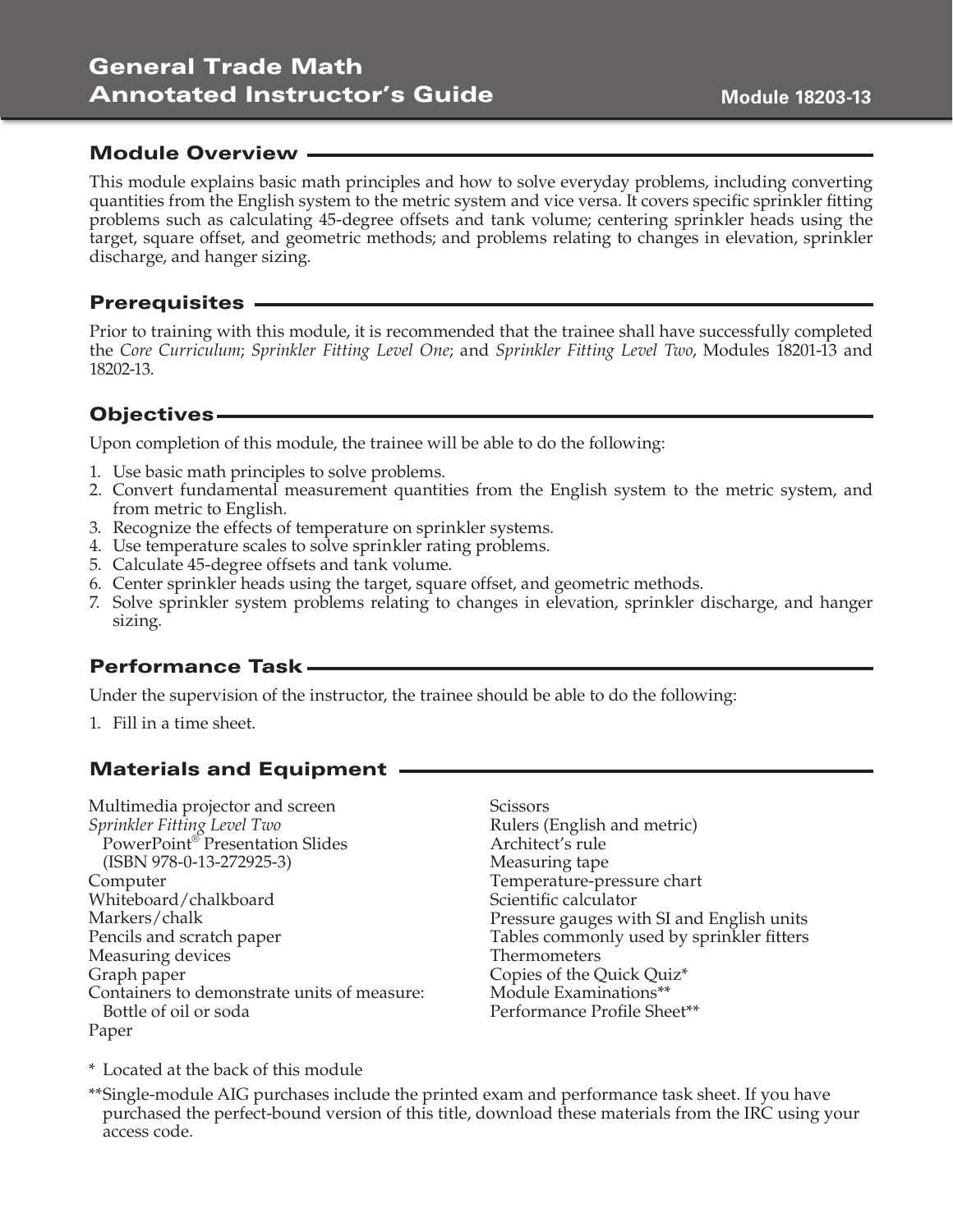## Additional Resources

This module presents thorough resources for task training. The following resource material is suggested for further study.

*NFPA 13*, Latest Edition. Quincy, MA: National Fire Protection Association. *Handbook of Applied Mathematics,* D. Van Nostrand Co., Inc.

# Teaching Time For This Module

An outline for use in developing your lesson plan is presented below. Note that each Roman numeral in the outline equates to one session of instruction. Each session has a suggested time period of  $2\frac{1}{2}$  hours. This includes 10 minutes at the beginning of each session for administrative tasks and one 10-minute break during the session. Approximately 20 hours are suggested to cover *General Trade Math*. You will need to adjust the time required for hands-on activity and testing based on your class size and resources. Because laboratories often correspond to Performance Tasks, the proficiency of trainees may be noted during these exercises for Performance Testing purposes.

## **Topic Planned Time Sessions I and II. Introduction; General Trade Math**  A. Introduction B. Mathematical Symbols C. Laboratory Have trainees practice filling out a time card. This laboratory corresponds to Performance Task 1. D. Higher Functions E. Geometry **Sessions III and IV. Measurement Systems**  A. Basic and Practical Measures B. The U.S. English System of Measurement C. The Metric System D. The International System of Units E. Using Tables **Session V. Temperature Scales and Applications**  A. Thermometers B. Thermometer Scales C. Temperature Conversion **Sessions VI and VII. Mathematical Applications**  A. Centering Methods B. Calculating Floor Area C. Calculating Sprinkler Head Spacing D. Calculating Pitch E. Calculating the Third Side of a Triangle F. Discharge of a Sprinkler G. Calculating the Volume of a Piping System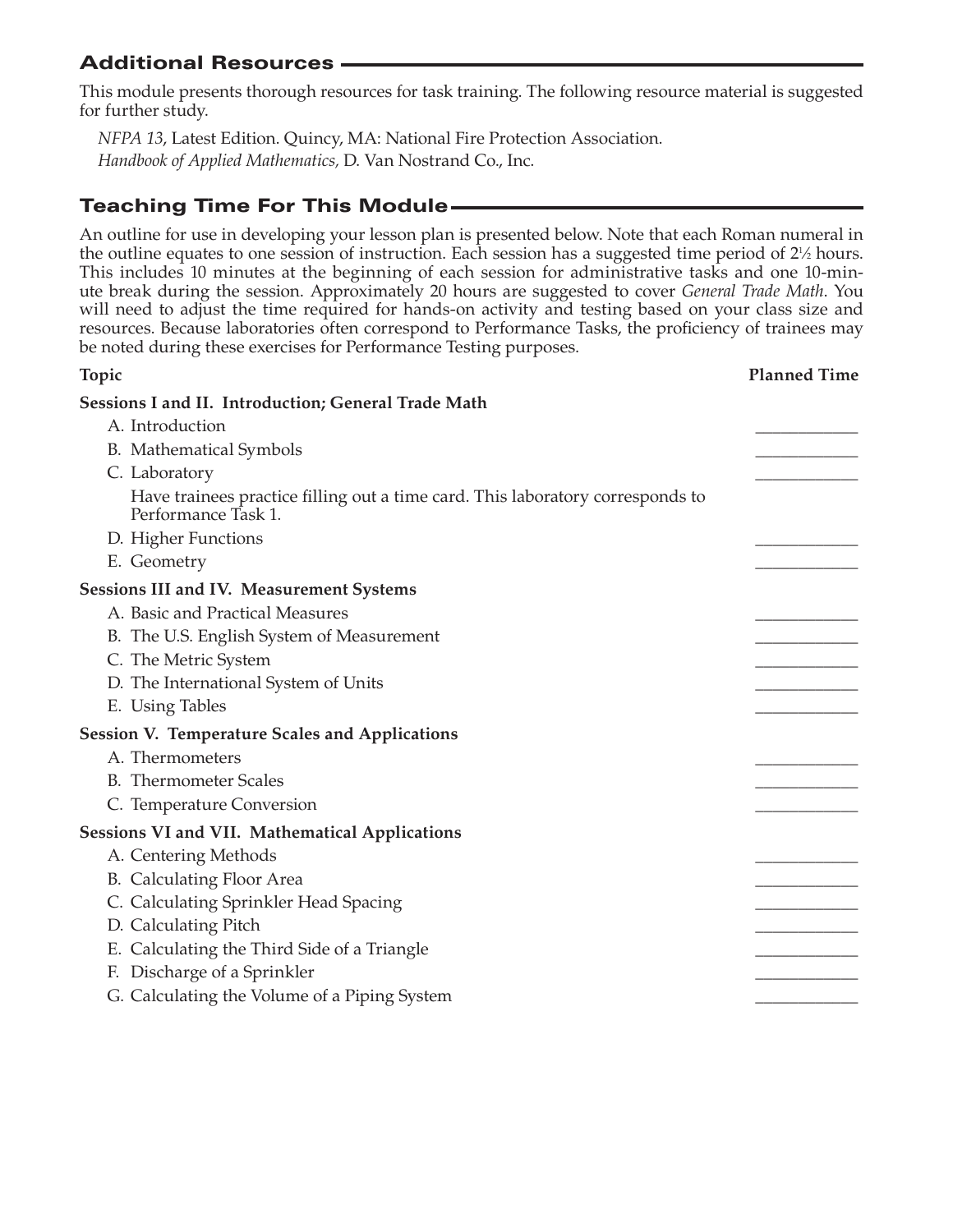#### **Session VIII. Review and Testing**

- A. Review \_\_\_\_\_\_\_\_\_\_\_\_
- B. Module Examination
	- 1. Trainees must score 70% or higher to receive recognition from NCCER.
	- 2. Record the testing results on Training Report Form 200, and submit the results to the Training Program Sponsor.
- C. Performance Testing
	- 1. Trainees must perform each task to the satisfaction of the instructor to receive recognition from NCCER. If applicable, proficiency noted during laboratory exercises can be used to satisfy the Performance Testing requirements.
	- 2. Record the testing results on Training Report Form 200, and submit the results to the Training Program Sponsor.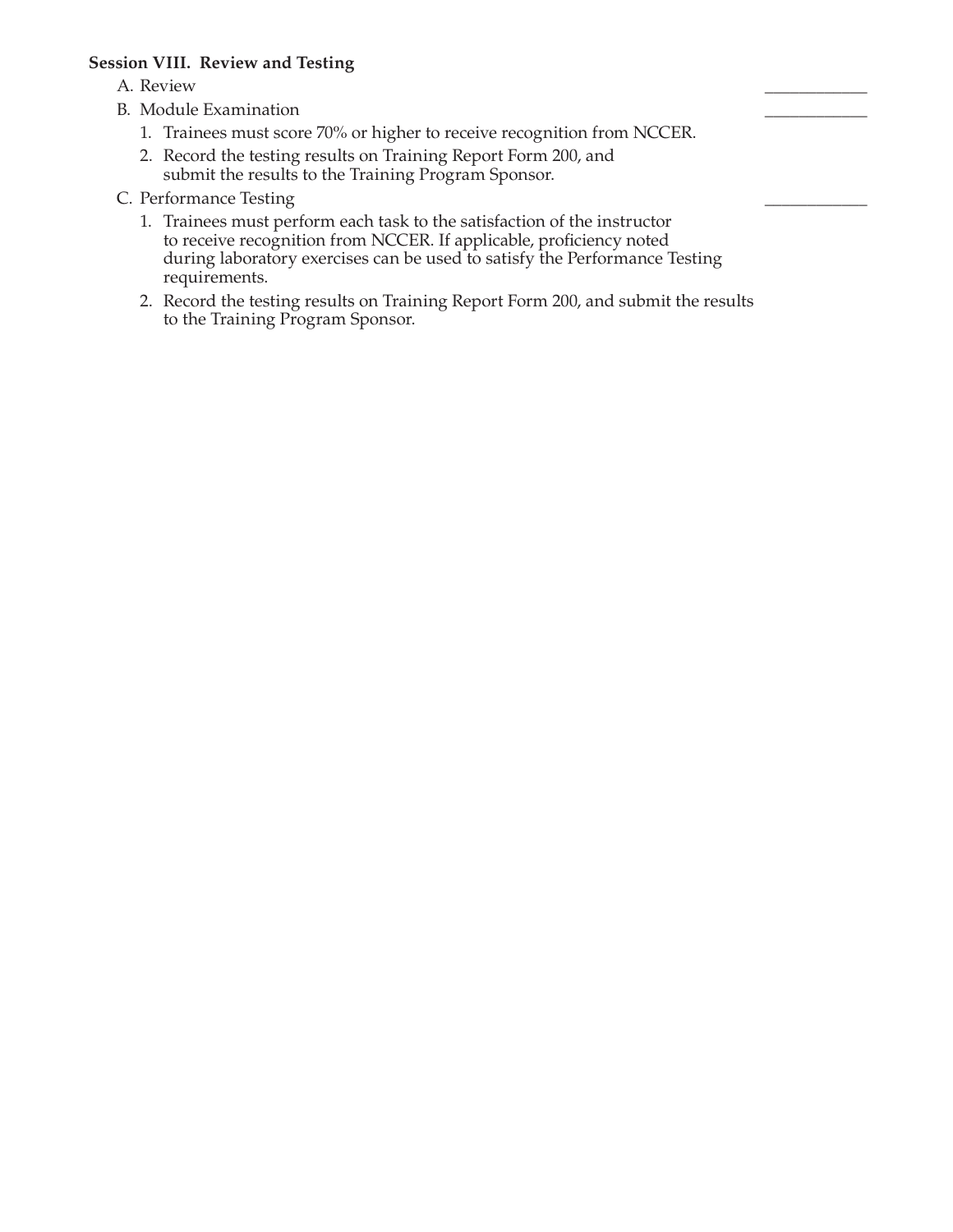This module explains how to read the drawing legend and identify drawing symbols, including common structural and standard sprinkler system symbols. It covers how to read drawings to identify materials, calculate the square footage and number of sprinklers required, lay out sprinkler hanger locations, and identify sprinkler orifice sizes from drawings. It describes how to identify pipe sizes and cut lengths shown on installation drawings.

### Prerequisites

Prior to training with this module, it is recommended that the trainee shall have successfully completed the *Core Curriculum*; *Sprinkler Fitting Level One*; and *Sprinkler Fitting Level Two*, Modules 18201-13 through 18203-13.

## Objectives

Upon completion of this module, the trainee will be able to do the following:

- 1. Identify common structural symbols on a shop drawing.
- 2. Identify cut lengths and sizes of pipe on an installation drawing.
- 3. Identify the materials to perform an installation from drawings.
- 4. Identify standard sprinkler system symbols.
- 5. Interpret a legend and calculate the number of sprinklers to be used in an installation.
- 6. Identify the orifice size of a sprinkler from drawings.
- 7. Identify the temperature rating of a sprinkler from a drawing.
- 8. Calculate the square footage and the number of sprinklers required for a given area.
- 9. Identify and match the NFPA standards to the title.

## Performance Tasks

Under the supervision of the instructor, the trainee should be able to do the following:

- 1. Interpret a legend.
- 2. Calculate the number of sprinklers to be used in an installation.
- 3. Calculate the square footage and the number of sprinklers required for a given area.
- 4. Lay out sprinkler hanger locations.

# Materials and Equipment

Multimedia projector and screen *Sprinkler Fitting Level Two* PowerPoint® Presentation Slides (ISBN 978-0-13-272925-3) Computer Whiteboard/chalkboard Markers/chalk Pencils and scratch paper Appropriate personal protective equipment Shop drawings

Measuring tape Architectural drawings **Blueprints** Change order *NFPA 13* Legends from several drawings Copies of the Quick Quiz \* Module Examination\*\* Performance Profile Sheet\*\*

\* Located at the back of this module

\*\*Single-module AIG purchases include the printed exam and performance task sheet. If you have purchased the perfect-bound version of this title, download these materials from the IRC using your access code.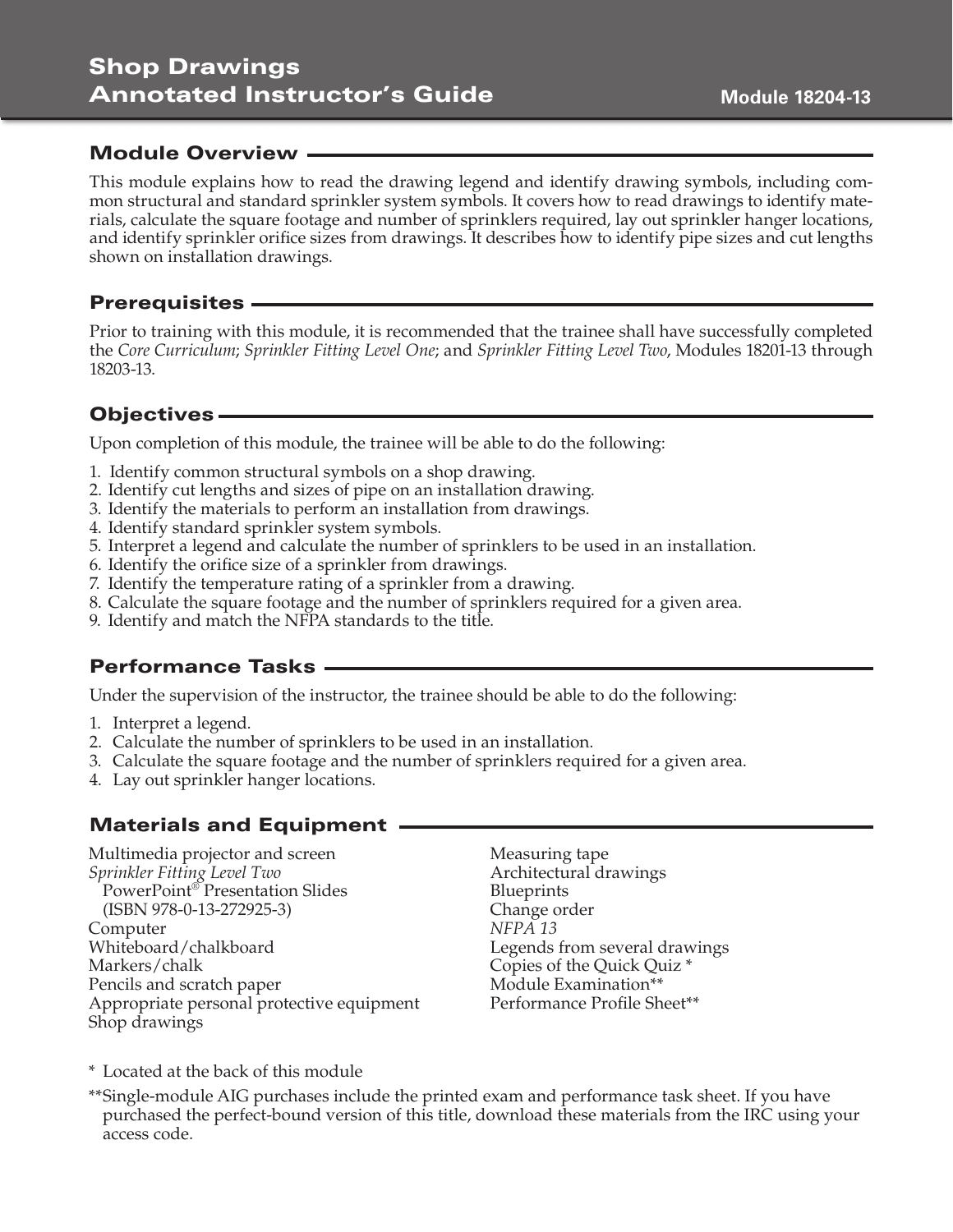# Safety Considerations

Ensure that the trainees are equipped with appropriate personal protective equipment and know how to use it properly. Emphasize basic site safety. This module may require trainees to visit job sites. Make sure that all trainees are briefed on site safety procedures.

# Additional Resources

This module presents thorough resources for task training. The following resource material is suggested for further study.

*International Building Code*, Latest Edition. Falls Church, VA: International Code Council.

*NFPA 13*, Latest Edition. Quincy, MA: National Fire Protection Association.

*NFPA 170*, *Standard for Fire Safety and Emergency Symbols*, Latest Edition. Quincy, MA: National Fire Protection Association.

# Teaching Time For This Module

An outline for use in developing your lesson plan is presented below. Note that each Roman numeral in the outline equates to one session of instruction. Each session has a suggested time period of  $2\frac{1}{2}$  hours. This includes 10 minutes at the beginning of each session for administrative tasks and one 10-minute break during the session. Approximately 321 ⁄2 hours are suggested to cover *Shop Drawings*. You will need to adjust the time required for hands-on activity and testing based on your class size and resources. Because laboratories often correspond to Performance Tasks, the proficiency of the trainees may be noted during these exercises for Performance Testing purposes.

| <b>Topic</b>                                                                                                                                        | <b>Planned Time</b> |
|-----------------------------------------------------------------------------------------------------------------------------------------------------|---------------------|
| Sessions I and II. Introduction; The Drawing Set                                                                                                    |                     |
| A. Introduction                                                                                                                                     |                     |
| B. Types of Drawings                                                                                                                                |                     |
| C. Content of a Sprinkler Drawing Package                                                                                                           |                     |
| D. Understanding and Using Drawings                                                                                                                 |                     |
| E. Dimensioning                                                                                                                                     |                     |
| F. Shop Drawings                                                                                                                                    |                     |
| G. Plans                                                                                                                                            |                     |
| Sessions III and IV. Sprinkler System Symbols                                                                                                       |                     |
| A. Sprinkler Symbols                                                                                                                                |                     |
| B. Valves, Devices, and Fitting Symbols                                                                                                             |                     |
| C. Hangers, Supports, and Underground Symbols                                                                                                       |                     |
| D. Miscellaneous Notations                                                                                                                          |                     |
| E. Laboratory                                                                                                                                       |                     |
| Have trainees practice reading a legend. This laboratory corresponds to<br>Performance Task 1.                                                      |                     |
| Sessions V through VII. Sprinkler System Layout, Part One                                                                                           |                     |
| A. Technical Layout Procedure                                                                                                                       |                     |
| B. Sprinkler Layout Planning                                                                                                                        |                     |
| C. Hazard Classification                                                                                                                            |                     |
| D. Maximum Sprinkler Spacing                                                                                                                        |                     |
| E. Calculating the Number of Sprinklers                                                                                                             |                     |
| F. Laboratory                                                                                                                                       |                     |
| 1. Have trainees practice calculating the number of sprinklers to be used in an<br>installation. This laboratory corresponds to Performance Task 2. |                     |
| 2. Have trainees practice calculating square footage and the number of sprinklers                                                                   |                     |

to be used in a given area. This laboratory corresponds to Performance Task 3.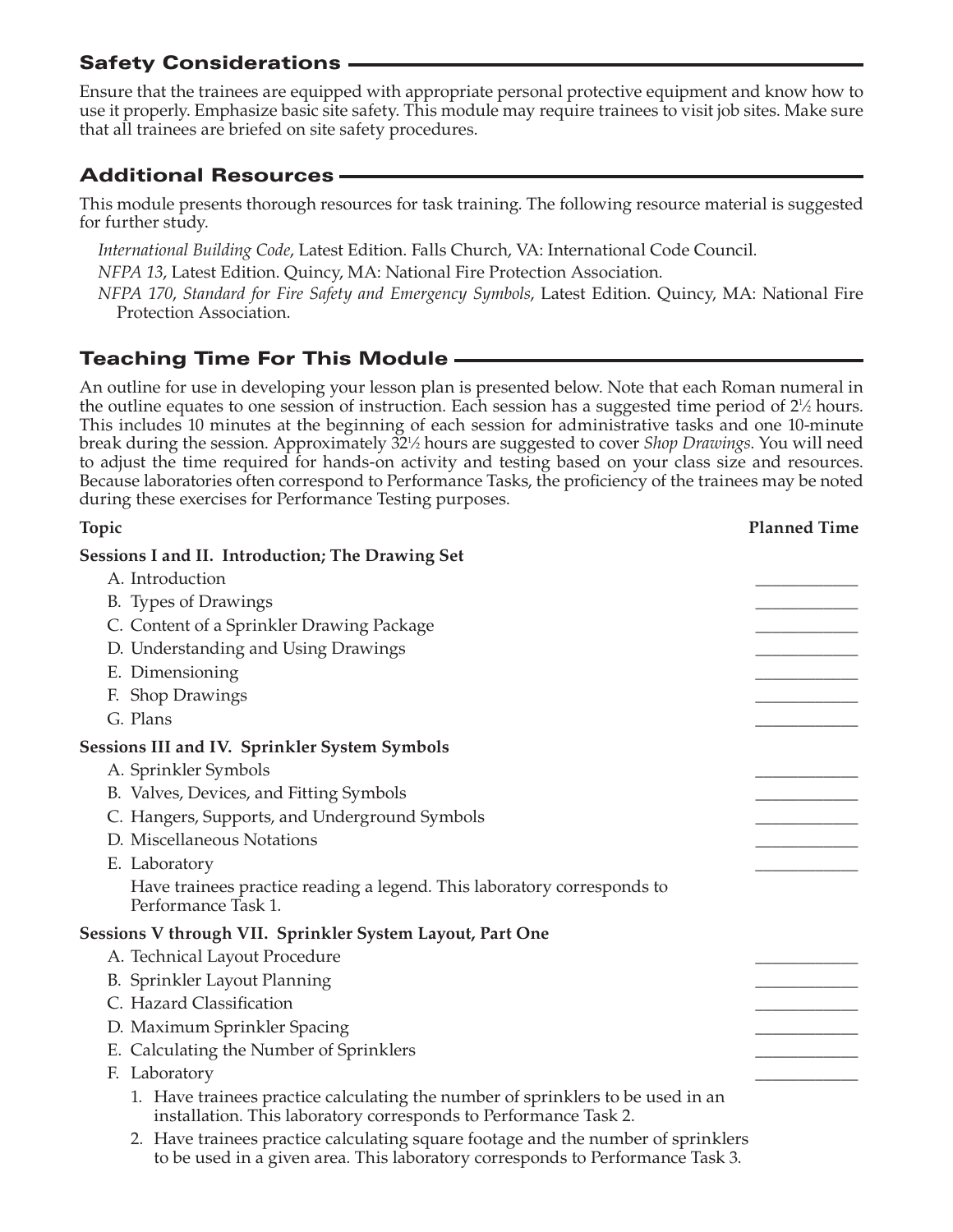| Sessions VIII through X. Sprinkler System Layout, Part Two                                                                                                                                                                                  |  |
|---------------------------------------------------------------------------------------------------------------------------------------------------------------------------------------------------------------------------------------------|--|
| A. Laying Out Sprinklers                                                                                                                                                                                                                    |  |
| B. Branching                                                                                                                                                                                                                                |  |
| C. Selecting and Sizing Piping                                                                                                                                                                                                              |  |
| D. Water Supply                                                                                                                                                                                                                             |  |
| E. Hangers                                                                                                                                                                                                                                  |  |
| F. Laboratory                                                                                                                                                                                                                               |  |
| Have trainees practice laying out sprinkler hanger locations. This laboratory<br>corresponds to Performance Task 4.                                                                                                                         |  |
| Sessions XI and XII. Layout and Coordination of Existing Systems                                                                                                                                                                            |  |
| A. Three-Dimensional Perspective                                                                                                                                                                                                            |  |
| <b>B.</b> Sprinkler Spacing                                                                                                                                                                                                                 |  |
| C. Installation Information                                                                                                                                                                                                                 |  |
| D. Coordinating Installations                                                                                                                                                                                                               |  |
| E. Fitting Pipe                                                                                                                                                                                                                             |  |
| F. Layout for Existing Systems                                                                                                                                                                                                              |  |
| G. Layout Sequence                                                                                                                                                                                                                          |  |
| H. Summary                                                                                                                                                                                                                                  |  |
| <b>Session XIII. Review and Testing</b>                                                                                                                                                                                                     |  |
| A. Review                                                                                                                                                                                                                                   |  |
| B. Module Examination                                                                                                                                                                                                                       |  |
| 1. Trainees must score 70% or higher to receive recognition from NCCER.                                                                                                                                                                     |  |
| 2. Record the testing results on Training Report Form 200, and submit the results<br>to the Training Program Sponsor.                                                                                                                       |  |
| C. Performance Testing                                                                                                                                                                                                                      |  |
| 1. Trainees must perform each task to the satisfaction of the instructor to receive<br>recognition from NCCER. If applicable, proficiency noted during laboratory<br>exercises can be used to satisfy the Performance Testing requirements. |  |

 2. Record the testing results on Training Report Form 200, and submit the results to the Training Program Sponsor.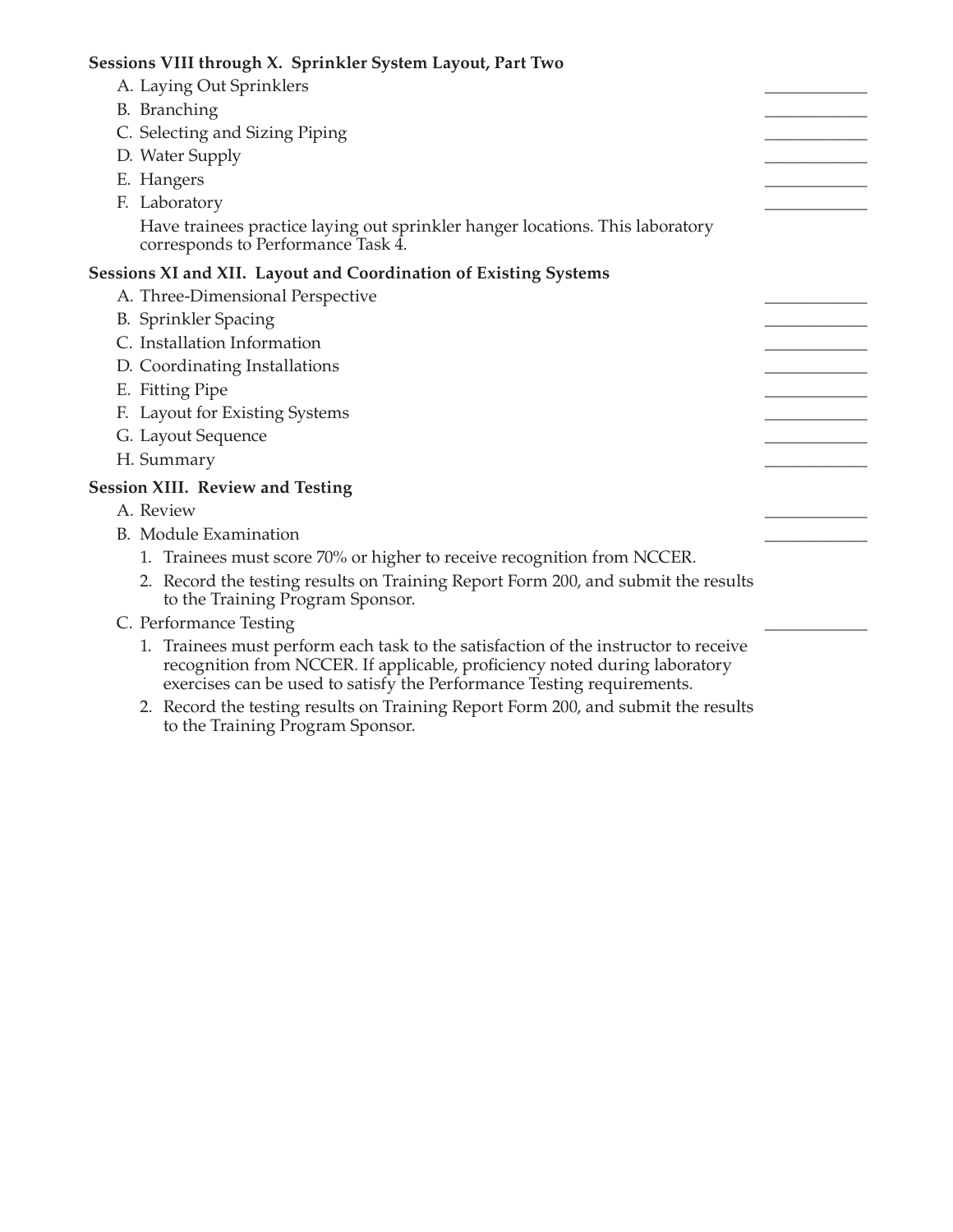This module explains obstructed and unobstructed sprinkler installations. Standard spray sprinklers are discussed relative to occupancies and maximum coverage calculations. Sprinkler spacing is calculated using the small room rule and the protection area rule. Identification of spray sprinklers using a sprinkler identification number (SIN) is also covered.

### **Prerequisites -**

Prior to training with this module, it is recommended that the trainee shall have successfully completed the *Core Curriculum*; *Sprinkler Fitting Level One*; and *Sprinkler Fitting Level Two*, Modules 18201-13 through 18204-13.

## Objectives

Upon completion of this module, the trainee will be able to do the following:

- 1. Identify unobstructed and obstructed construction on a drawing and explain why these construction types are obstructed or unobstructed.
- 2. Calculate maximum coverage area of standard sprinklers for various occupancies.
- 3. Calculate spacing using the small room rule.
- 4. Determine sprinkler temperatures by examining different sprinklers.
- 5. Calculate the maximum spacing of sidewall sprinklers using the protection area rule.
- 6. Referencing a sprinkler identification number (SIN), identify the manufacturer and sprinkler type.

## Performance Tasks

Under the supervision of the instructor, the trainee should be able to do the following:

- 1. Calculate maximum coverage area of standard sprinklers for various occupancies.
- 2. Calculate spacing using the small room rule.
- 3. Calculate the maximum spacing of sidewall sprinklers using the protection area rule.

# Materials and Equipment

Multimedia projector and screen *Sprinkler Fitting Level Two* PowerPoint® Presentation Slides (ISBN 978-0-13-272925-3) Computer Whiteboard/chalkboard Markers/chalk Pencils and scratch paper Appropriate personal protective equipment Sprinkler wrenches Sprinkler fitter hand tools

Manufacturer's data sheets Design drawings Construction drawings Sprinkler blueprints Calculators Standard spray sprinklers *NFPA 13* Sidewall sprinklers Copies of the Quick Quiz \* Module Examination\*\* Performance Profile Sheet\*\*

\* Located at the back of this module

\*\* Single-module AIG purchases include the printed exam and performance task sheet. If you have purchased the perfect-bound version of this title, download these materials from the IRC using your access code.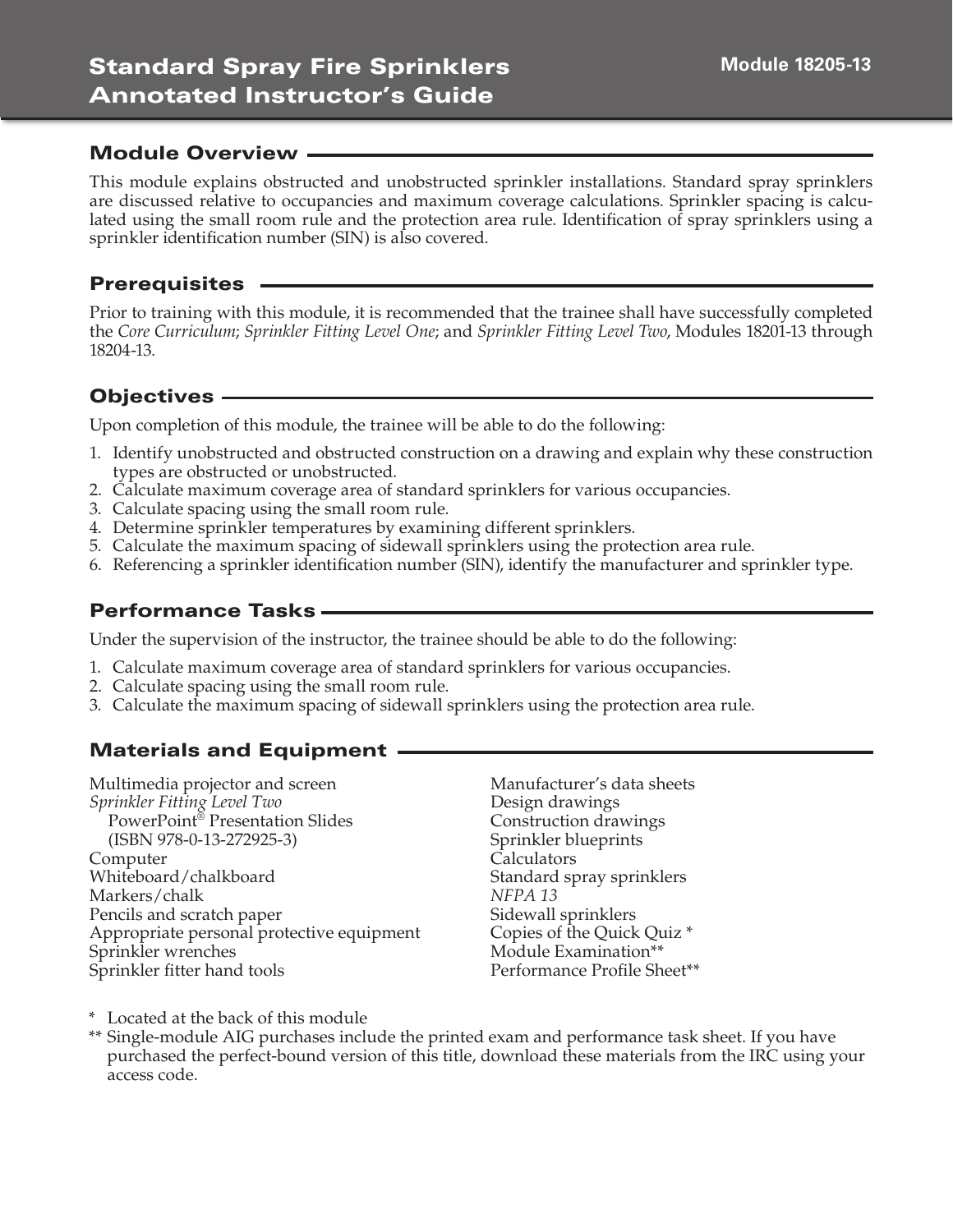## Safety Considerations

Ensure that trainees are equipped with appropriate personal protective equipment and know how to use it properly. Emphasize basic site safety. This module may require trainees to visit job sites. Make sure that all trainees are briefed on site safety procedures.

# Additional Resources

This module presents thorough resources for task training. The following resource material is suggested for further study.

*Automatic Sprinkler Systems Handbook,* 2007. Christian Dubay. Quincy, MA: National Fire Protection Association.

*FM Global Approval Guide*, Latest Edition. Norwood, MA: FM Global.

*NFPA 13*, Latest Edition. Quincy, MA: National Fire Protection Association.

*NFPA 13D*, Latest Edition. Quincy, MA: National Fire Protection Association.

*NFPA 13R*, Latest Edition. Quincy, MA: National Fire Protection Association.

*Underwriters Laboratories Fire Protection Equipment*, Latest Edition. Northbrook, IL: Underwriters Laboratories Inc.

# Teaching Time for This Module

An outline for use in developing your lesson plan is presented below. Note that each Roman numeral in the outline equates to one session of instruction. Each session has a suggested time period of  $2\frac{1}{2}$  hours. This includes 10 minutes at the beginning of each session for administrative tasks and one 10-minute break during the session. Approximately 20 hours are suggested to cover *Standard Spray Fire Sprinklers.* You will need to adjust the time required for hands-on activity and testing based on your class size and resources. Because laboratories often correspond to Performance Tasks, the proficiency of trainees may be noted during these exercises for Performance Testing purposes.

| Topic                                               | <b>Planned Time</b> |
|-----------------------------------------------------|---------------------|
| <b>Session I. Introduction; Standard Sprinklers</b> |                     |
| A. Introduction                                     |                     |
| B. Automatic Sprinkler Characteristics              |                     |
| C. Automatic Sprinkler Temperature Ratings          |                     |
| D. Orifice Size and K-factor                        |                     |
| E. Sprinkler Location, Spacing, and Position        |                     |
| F. Sprinkler Identification Number                  |                     |
| <b>Session II. Types of Occupancies</b>             |                     |
| A. Light Hazard                                     |                     |
| B. Ordinary Hazard                                  |                     |
| C. Extra Hazard                                     |                     |
| D. Storage                                          |                     |
| E. Residential Occupancies                          |                     |
| <b>Session III. Types of Construction</b>           |                     |
| A. Unobstructed                                     |                     |
| B. Obstructed                                       |                     |
|                                                     |                     |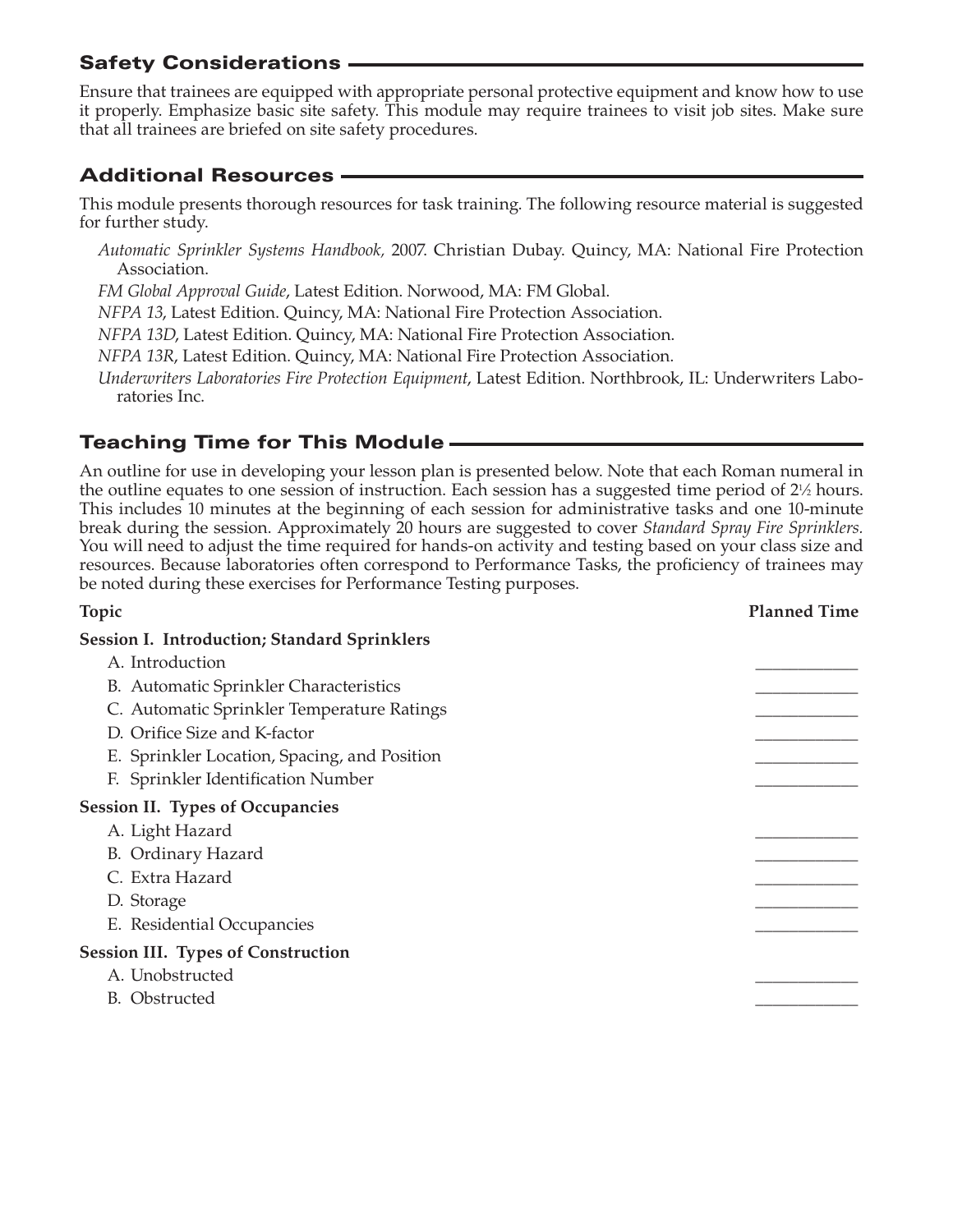## **Sessions IV and V. Standard Coverage Upright and Pendent Sprinklers**

| A. Maximum Coverage Area                                                                                                                                                                                                                       |  |
|------------------------------------------------------------------------------------------------------------------------------------------------------------------------------------------------------------------------------------------------|--|
| B. Laboratory                                                                                                                                                                                                                                  |  |
| Have trainees practice calculating maximum coverage area of standard sprinklers<br>for various occupancies. This laboratory corresponds to Performance Task 1.                                                                                 |  |
| C. Determining Correct Spacing                                                                                                                                                                                                                 |  |
| D. Small Room Rule                                                                                                                                                                                                                             |  |
| E. Laboratory                                                                                                                                                                                                                                  |  |
| Have trainees practice calculating spacing using the small room rule.<br>This laboratory corresponds to Performance Task 2.                                                                                                                    |  |
| F. Minimum Spacing Requirements                                                                                                                                                                                                                |  |
| G. Sprinkler Position and Deflector Distance                                                                                                                                                                                                   |  |
| H. Obstructions                                                                                                                                                                                                                                |  |
| <b>Session VI. Standard Coverage Sidewall Sprinklers</b>                                                                                                                                                                                       |  |
| A. Written Specifications                                                                                                                                                                                                                      |  |
| B. Area of Coverage and Maximum Spacing                                                                                                                                                                                                        |  |
| C. Laboratory                                                                                                                                                                                                                                  |  |
| Have trainees practice calculating the maximum spacing of sidewall sprinklers<br>using the protection area rule. This laboratory corresponds to Performance Task 3.                                                                            |  |
| D. Positioning Sidewall Sprinklers                                                                                                                                                                                                             |  |
| E. Clearance and Other Considerations                                                                                                                                                                                                          |  |
| F. Summary                                                                                                                                                                                                                                     |  |
| <b>Session VIII. Review and Testing</b>                                                                                                                                                                                                        |  |
| A. Review                                                                                                                                                                                                                                      |  |
| B. Module Examination                                                                                                                                                                                                                          |  |
| 1. Trainees must score 70% or higher to receive recognition from NCCER.                                                                                                                                                                        |  |
| 2. Record the testing results on Training Report Form 200, and submit the results<br>to the Training Program Sponsor.                                                                                                                          |  |
| C. Performance Testing                                                                                                                                                                                                                         |  |
| 1. Trainees must perform each task to the satisfaction of the instructor<br>to receive recognition from NCCER. If applicable, proficiency noted during<br>laboratory exercises can be used to satisfy the Performance Testing<br>requirements. |  |
| and the contract of the con-<br>___                                                                                                                                                                                                            |  |

2. Record the testing results on Training Report Form 200, and submit the results to the Training Program Sponsor.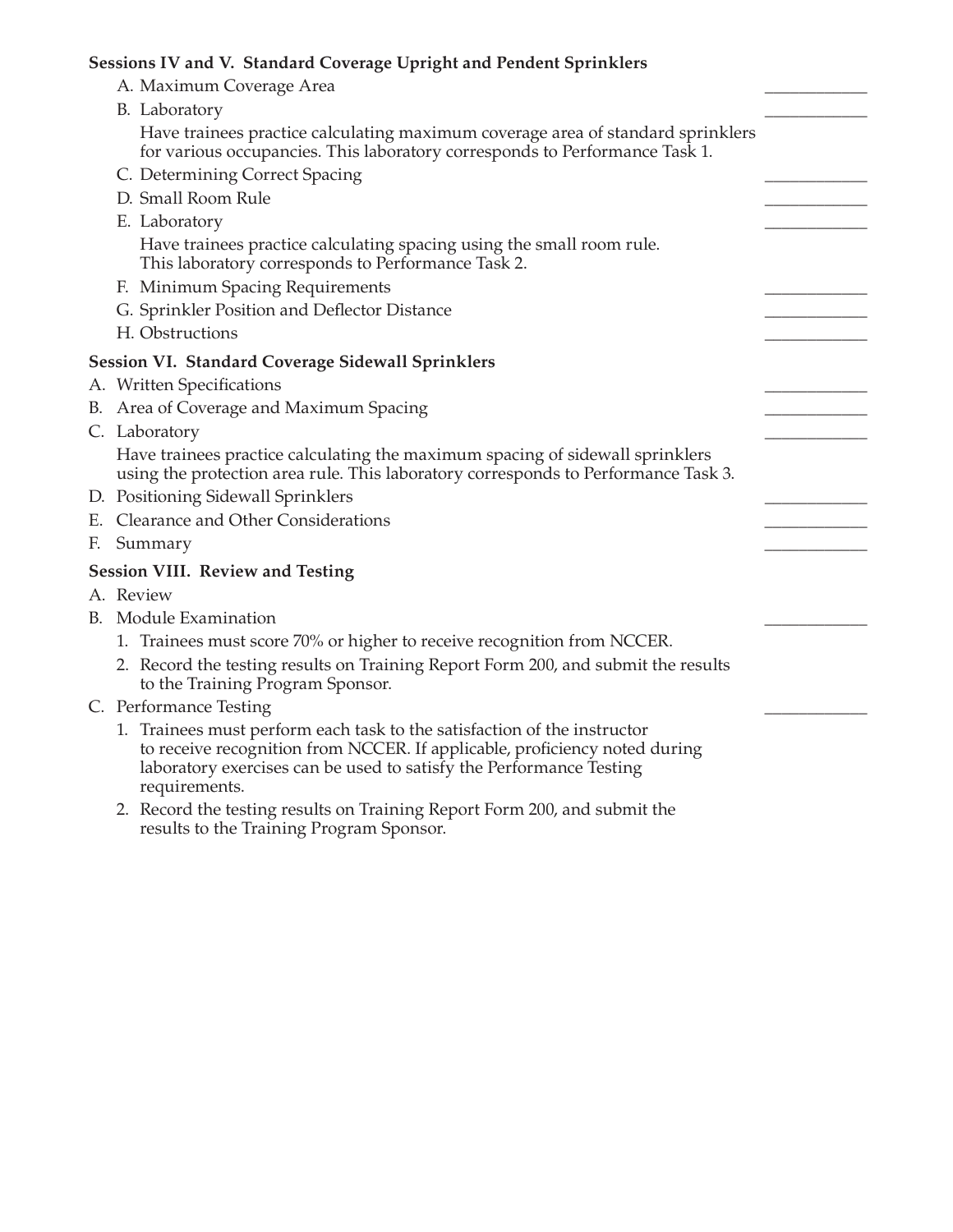This module explains the purpose, function, and operations of wet system components. It describes riser check valves, alarm check valves, and trim; flow, tamper, and pressure switches; fire department connections and hose stations; antifreeze systems; faulty pressure gauges; inspector's test connections and auxiliary drains; and hydrostatic testing and test pumps. The trainee learns how to trim an alarm check valve, perform a hydrostatic test, calculate the specific gravity of an antifreeze solution, and complete a contractor's materials and test certificate.

### **Prerequisites -**

Prior to training with this module, it is recommended that the trainee shall have successfully completed the *Core Curriculum*; *Sprinkler Fitting Level One*; and *Sprinkler Fitting Level Two*, Modules 18201-13 through 18205-13.

## Objectives

Upon completion of this module, the trainee will be able to do the following:

- 1. Describe riser check, alarm check valves, and trim.
- 2. Trim an alarm check valve and replace the faceplate gasket.
- 3. Identify and describe flow switches, tamper switches, and pressure switches.
- 4. Install a tamper switch and a flow switch and set the retard device on a flow switch.
- 5. Identify and explain fire department connections and hose stations.
- 6. Explain inspector's test connections and auxiliary drains.
- 7. Explain hydrostatic testing and test pumps.
- 8. Perform a hydrostatic test using a pump.
- 9. Describe antifreeze systems.
- 10. Calculate the specific gravity of an antifreeze solution.
- 11. Complete a contractor's material and test certificate.

## Performance Tasks

Under the supervision of the instructor, the trainee should be able to do the following:

- 1. Trim an alarm check valve and replace the faceplate gasket.
- 2. Install a flow switch and set the retard device.
- 3. Perform a hydrostatic test using a pump.
- 4. Calculate the specific gravity of an antifreeze solution.
- 5. Complete a contractor's material and test certificate.
- 6. Identify a faulty pressure gauge and replace it.

# Materials and Equipment

Multimedia projector and screen *Sprinkler Fitting Level Two* PowerPoint® Presentation Slides (ISBN 978-0-13-272925-3) Computer Whiteboard/chalkboard Markers/chalk Pencils and scratch paper Appropriate personal protective equipment Wall-mounted fire department connection

Hose station components and accessories Manufacturer's literature on hose stations Inspector's test connection Sprinkler fitter hand tools Hole saw Drill Catch basin Continuity tester Hydrometer Fluid measuring device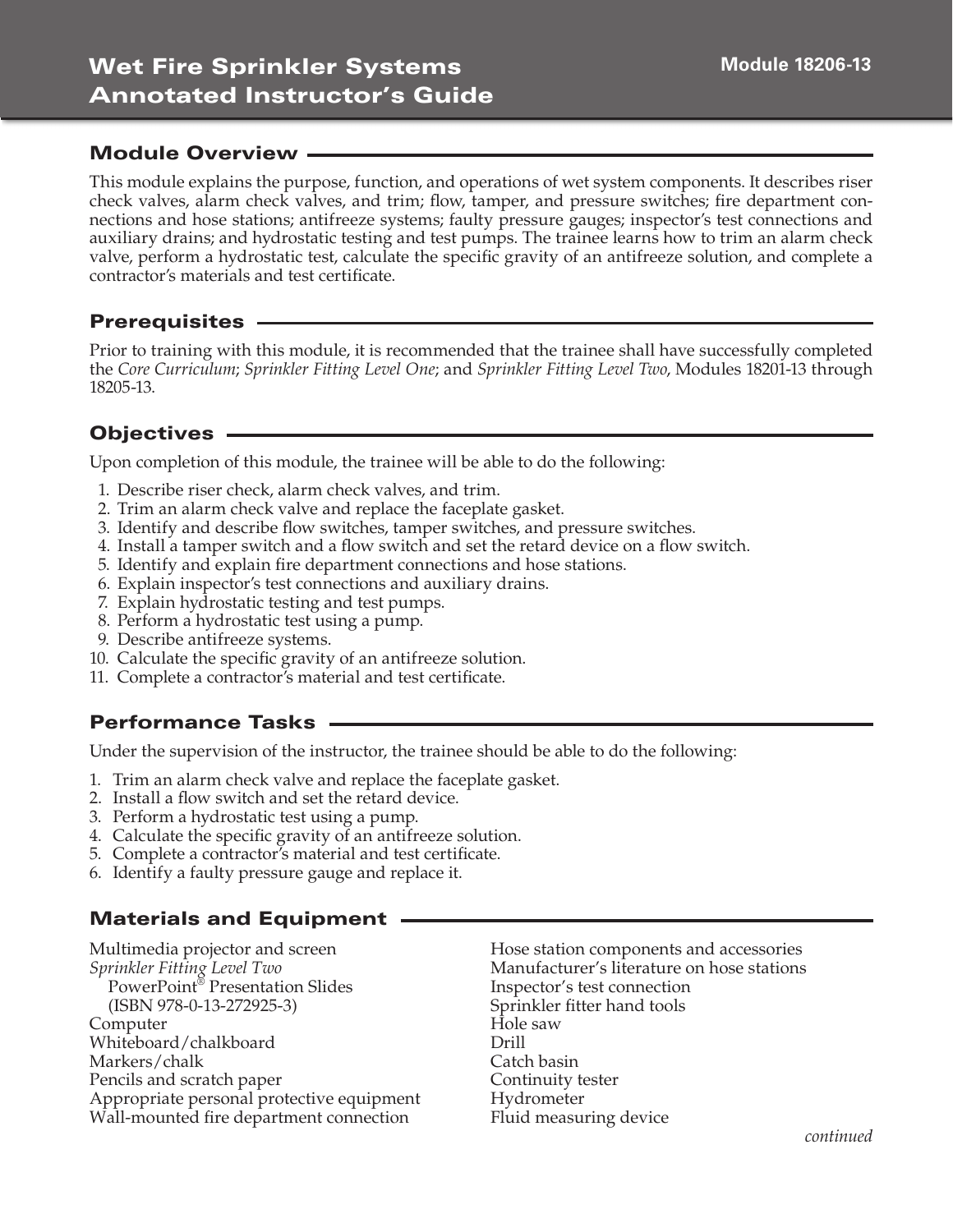Fire department connections Hand test pump Sample valves Alarm check valves Aboveground test certificate Gaskets Water motor gong Excess pressure pump Inspection checklist Caps and plugs Retard chambers Gasket sealant Troubleshooting chart Site-specific drawings Tamper switches

Pressure switches Sample aboveground drawing Flow switches Antifreeze 55-gallon drum Antifreeze MSDS sheets Valves and drips Hydrostatic pump and testing equipment Contractor's material and test certificate Pressure gauges Sections of fire hoses Copies of the Quick Quiz \* Module Examination\*\* Performance Profile Sheet\*\*

\* Located at the back of this module

\*\* Single-module AIG purchases include the printed exam and performance task sheet. If you have purchased the perfect-bound version of this title, download these materials from the IRC using your access code.

### Safety Considerations

Ensure that trainees are equipped with appropriate personal protective equipment and know how to use it properly. Emphasize basic site safety. This module may require trainees to visit job sites. Make sure that all trainees are briefed on site safety procedures. This module requires trainees to perform a hydrostatic test. Ensure all trainees are properly briefed on safety procedures. This module requires trainees to work with valves. Ensure all trainees are briefed on proper tool and lifting safety.

## Additional Resources

This module presents thorough resources for task training. The following resource material is suggested for further study.

*Automatic Sprinkler Handbook*, Latest Edition. Christian Dubay, P.E. Quincy, MA: National Fire Protection Association.

*FM Global Approval Guide*. Latest Edition. Norwood, MA: FM Global.

*NFPA 13*, Latest Edition. Quincy, MA: National Fire Protection Association.

*NFPA 13D*, Latest Edition. Quincy, MA: National Fire Protection Association.

*NFPA 13R*, Latest Edition. Quincy, MA: National Fire Protection Association.

- *NFPA 25*, *Standard for the Inspection, Testing, and Maintenance of Water-Based Fire Protection Systems*, Latest Edition. Quincy, MA: National Fire Protection Association.
- *NFPA 1963*, *Standard for Fire Hose Connections*, Latest Editin. Quincy, MA: National Fire Protection Association.
- *Underwriters Laboratories Fire Protection Equipment Directory*, Latest Edition. Northbrook, IL: Underwriters Laboratories Inc.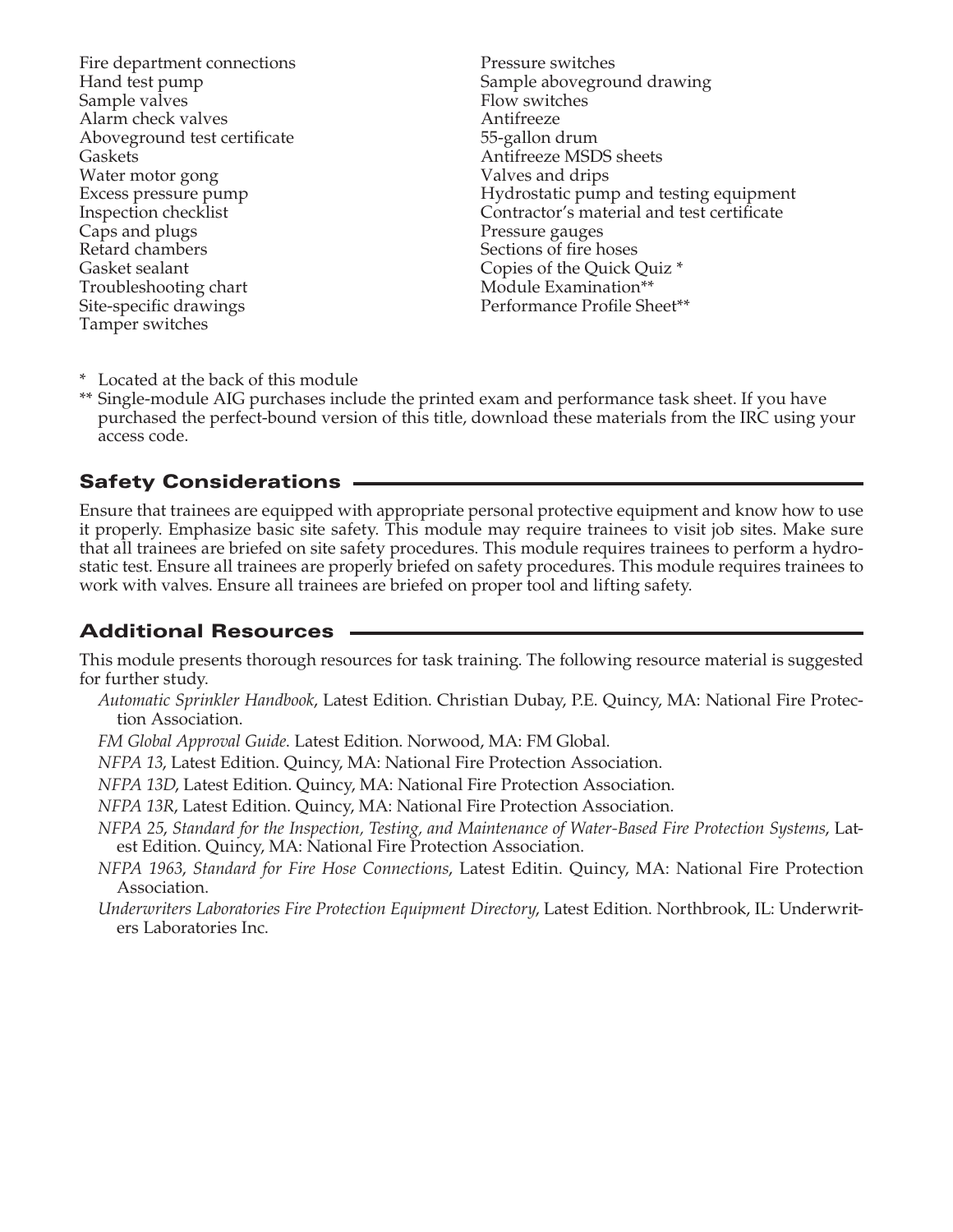# Teaching Time for This Module

An outline for use in developing your lesson plan is presented below. Note that each Roman numeral in the outline equates to one session of instruction. Each session has a suggested time period of 2<sup>1</sup>/<sub>2</sub> hours. This includes 10 minutes at the beginning of each session for administrative tasks and one 10-minute break during the session. Approximately 25 hours are suggested to cover *Wet Fire Sprinkler Systems*. You will need to adjust the time required for hands-on activity and testing based on your class size and resources. Because laboratories often correspond to Performance Tasks, the proficiency of trainees may be noted during these exercises for Performance Testing purposes.

| Topic                                                                                                                                          | <b>Planned Time</b> |
|------------------------------------------------------------------------------------------------------------------------------------------------|---------------------|
| Sessions I and II. Introduction; Alarm Check Valves and Trim                                                                                   |                     |
| A. Introduction                                                                                                                                |                     |
| B. Alarm Check Valve Requirements                                                                                                              |                     |
| C. Function of Alarm Check Valves                                                                                                              |                     |
| D. Alarm Check Valve Operation                                                                                                                 |                     |
| E. Shotgun Riser Assembly                                                                                                                      |                     |
| F. Laboratory                                                                                                                                  |                     |
| Have trainees practice trimming an alarm check valve and replacing<br>the faceplate gasket. This laboratory corresponds to Performance Task 1. |                     |
| <b>Sessions III and IV. Flow, Tamper, and Pressure Switches</b>                                                                                |                     |
| A. Switch Operation                                                                                                                            |                     |
| B. Current and Voltage Ratings                                                                                                                 |                     |
| C. Paddle-Type Flow Switches                                                                                                                   |                     |
| D. Pressure Switches                                                                                                                           |                     |
| E. Tamper Switches                                                                                                                             |                     |
| F. Laboratory                                                                                                                                  |                     |
| Have trainees practice installing a flow switch and setting the retard<br>device. This laboratory corresponds to Performance Task 2.           |                     |
| <b>Sessions V and VI. Fire Department Connections; Hose Stations</b>                                                                           |                     |
| A. Components                                                                                                                                  |                     |
| <b>B.</b> Installation Requirements                                                                                                            |                     |
| C. Capacity and Maintenance                                                                                                                    |                     |
| D. Hose Stations                                                                                                                               |                     |
| E. Hose Station Components                                                                                                                     |                     |
| F. Hose Station Maintenance                                                                                                                    |                     |
| <b>Session VI. Test Connections; Auxiliary Drains</b>                                                                                          |                     |
| A. Installation Problems                                                                                                                       |                     |
| B. Inspector's Test Connection                                                                                                                 |                     |
| C. Auxiliary Drains                                                                                                                            |                     |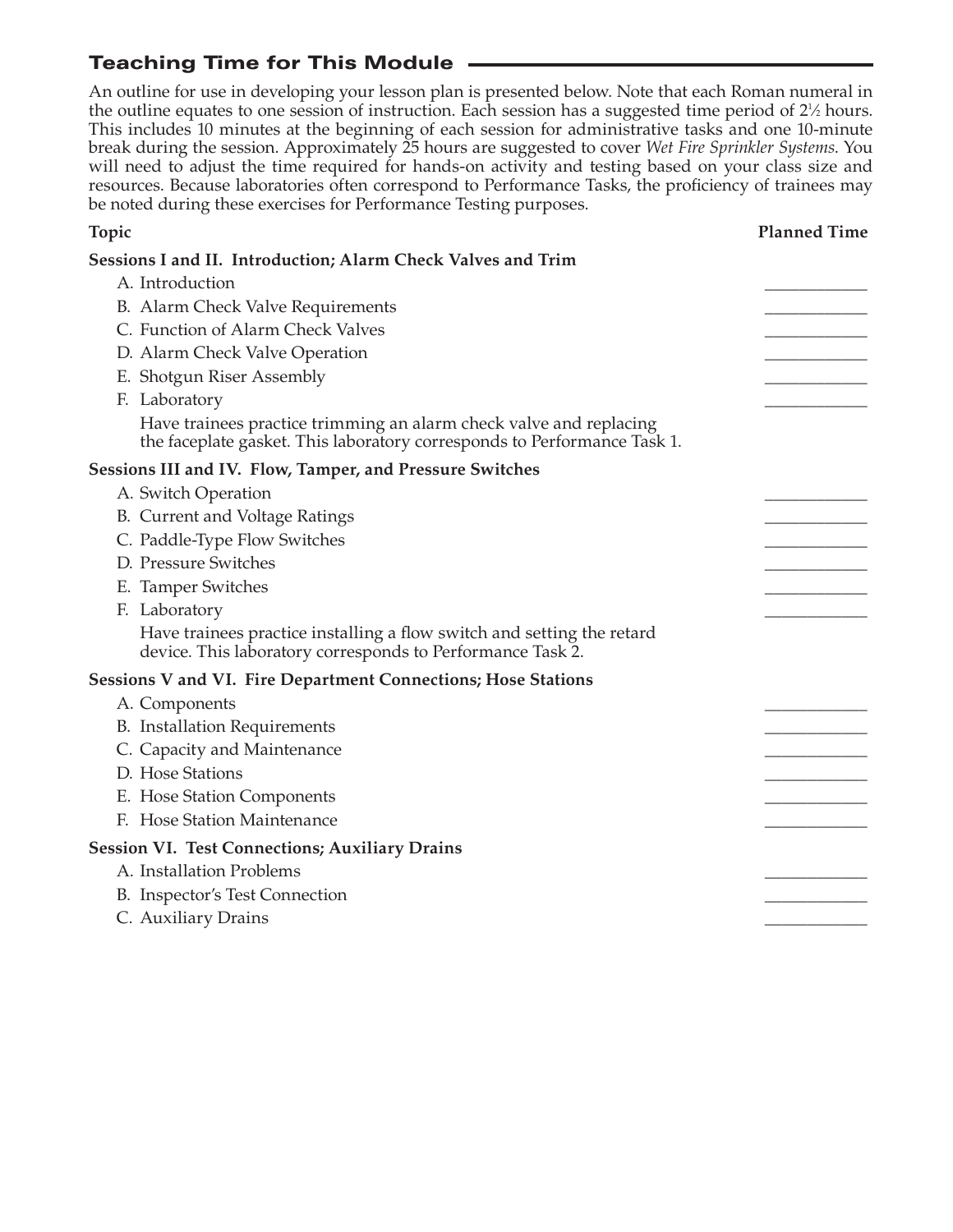| Sessions VII and VIII. Hydrostatic Testing; Test Pumps                                                                                                                                                                                      |  |
|---------------------------------------------------------------------------------------------------------------------------------------------------------------------------------------------------------------------------------------------|--|
| A. NFPA 13 Requirements                                                                                                                                                                                                                     |  |
| B. Laboratory                                                                                                                                                                                                                               |  |
| Have trainees practice completing a contractor's material and test certificate.<br>This laboratory corresponds to Performance Task 5.                                                                                                       |  |
| C. Purpose of Testing                                                                                                                                                                                                                       |  |
| D. System Inspection                                                                                                                                                                                                                        |  |
| E. Preliminary Testing                                                                                                                                                                                                                      |  |
| F. Testing Hazards                                                                                                                                                                                                                          |  |
| G. Test Pumps                                                                                                                                                                                                                               |  |
| H. Testing Procedures                                                                                                                                                                                                                       |  |
| I. Laboratory                                                                                                                                                                                                                               |  |
| Have trainees practice performing a hydrostatic test using a pump.<br>This laboratory corresponds to Performance Task 3.                                                                                                                    |  |
| Session IX. Antifreeze Systems; Troubleshooting                                                                                                                                                                                             |  |
| A. Antifreeze System Components and Limitations                                                                                                                                                                                             |  |
| B. Filling the Antifreeze System                                                                                                                                                                                                            |  |
| C. System Maintenance                                                                                                                                                                                                                       |  |
| D. Laboratory                                                                                                                                                                                                                               |  |
| Have trainees practice calculating the specific gravity of an<br>antifreeze solution. This laboratory corresponds to Performance Task 4.                                                                                                    |  |
| E. Troubleshooting                                                                                                                                                                                                                          |  |
| F. Laboratory                                                                                                                                                                                                                               |  |
| Have trainees practice identifying a faulty pressure gauge and replacing it.<br>This laboratory corresponds to Performance Task 6.                                                                                                          |  |
| G. Summary                                                                                                                                                                                                                                  |  |
| Session X. Review and Testing                                                                                                                                                                                                               |  |
| A. Module Review                                                                                                                                                                                                                            |  |
| B. Module Examination                                                                                                                                                                                                                       |  |
| 1. Trainees must score 70% or higher to receive recognition from NCCER.                                                                                                                                                                     |  |
| 2. Record the testing results on Training Report Form 200, and<br>submit the results to the Training Program Sponsor.                                                                                                                       |  |
| C. Performance Testing                                                                                                                                                                                                                      |  |
| 1. Trainees must perform each task to the satisfaction of the instructor to receive<br>recognition from NCCER. If applicable, proficiency noted during laboratory<br>exercises can be used to satisfy the Performance Testing requirements. |  |
| 2. Record the testing results on Training Report Form 200, and submit the<br>results to the Training Program Sponsor.                                                                                                                       |  |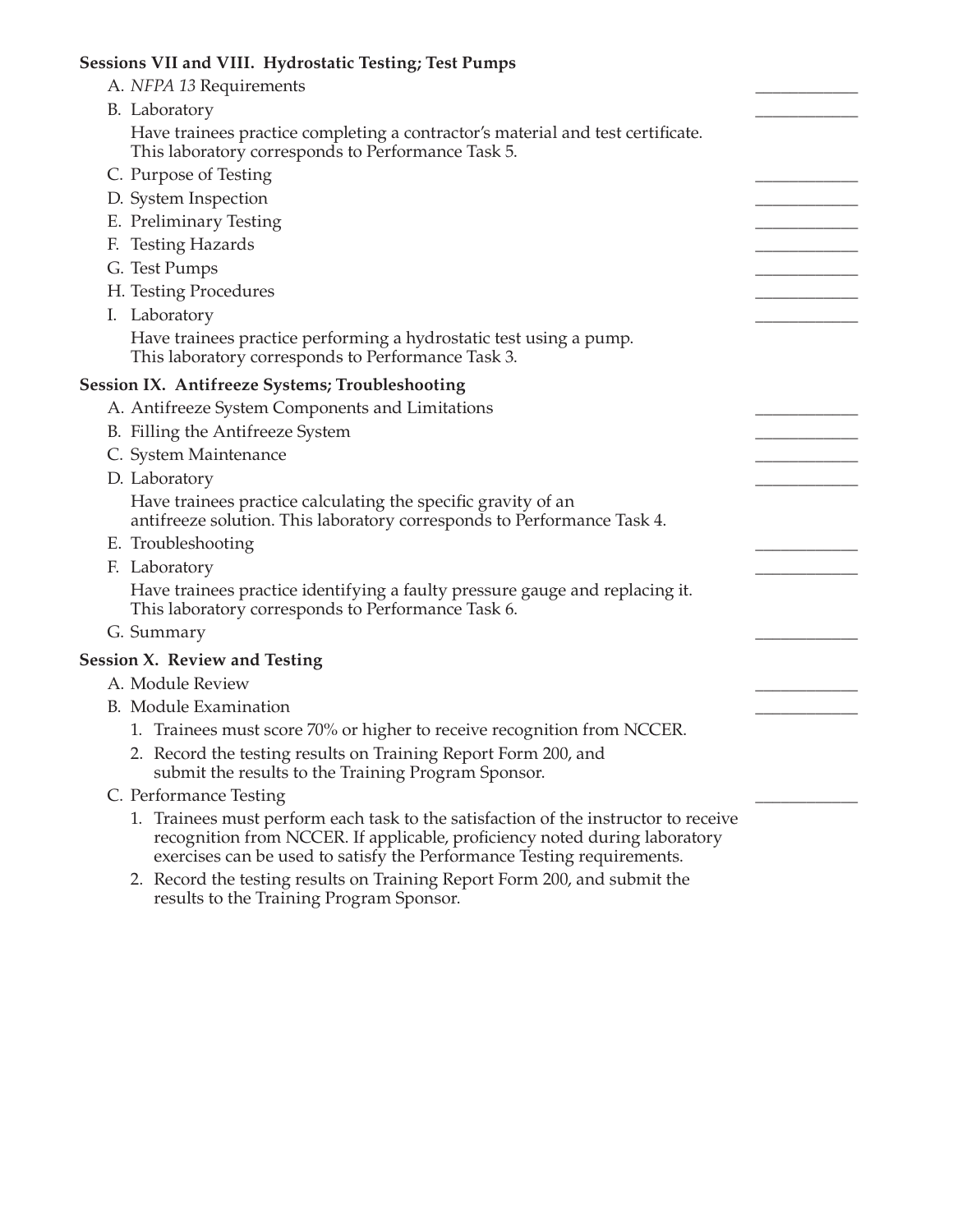This module explains the purpose, function, and operation of components used in a dry-pipe system. It discusses dry-pipe valves and trim, air supplies, accelerators and exhausters, and fire department connections. It covers installation of pressure gauges on alarm valves and accelerators, setting up and adjusting air maintenance devices, and resetting and troubleshooting dry-pipe systems. Dry-pipe pitch is also covered.

#### Prerequisites

Prior to training with this module, it is recommended that the trainee shall have successfully completed: *Core Curriculum*; *Sprinkler Fitting Level One*; and *Sprinkler Fitting Level Two*, Modules 18201-13 through 18206-13.

### Objectives

Upon completion of this module, the trainee will be able to do the following:

- 1. Identify and explain dry-pipe systems and why and where dry-pipe systems are used.
- 2. Identify dry-pipe valves and trim.
- 3. Install pressure gauges on an alarm valve.
- 4. Identify and explain air supplies.
- 5. Identify and explain accelerators and exhausters.
- 6. Perform an installation of an accelerator.
- 7. Explain why an exhauster is a quick-opening device (QOD) and identify possible locations where an exhauster could be installed in a dry-pipe system.
- 8. Explain pitching sprinkler piping and auxiliary drains in dry-pipe systems.
- 9. Calculate pitch for dry-pipe systems.
- 10. Identify and explain fire department connections with respect to dry-pipe systems.
- 11. Install, set, and adjust an air maintenance device.
- 12. Reset and troubleshoot a dry-pipe system.
- 13. Remove and install a faceplate and faceplate gasket.

## Performance Tasks

Under the supervision of the instructor, the trainee should be able to do the following:

- 1. Fill out an Aboveground Test Certificate for a hydrostatic test.
- 2. Install pressure gauges on an alarm valve.
- 3. Perform an installation of an accelerator.
- 4. Calculate pitch for dry-pipe systems.
- 5. Connect an air compressor to a dry-pipe system.
- 6. Reset and troubleshoot a dry-pipe system.
- 7. Remove and install a faceplate gasket.

## Materials and Equipment

Multimedia projector and screen *Sprinkler Fitting Level Two* PowerPoint® Presentation Slides (ISBN 978-0-13-272925-3) Computer Whiteboard/chalkboard Markers/chalk

Pencils and scratch paper Appropriate personal protective equipment Dehydrators **Compressors** Fire department connections Inspector's test valve Dry valve spare parts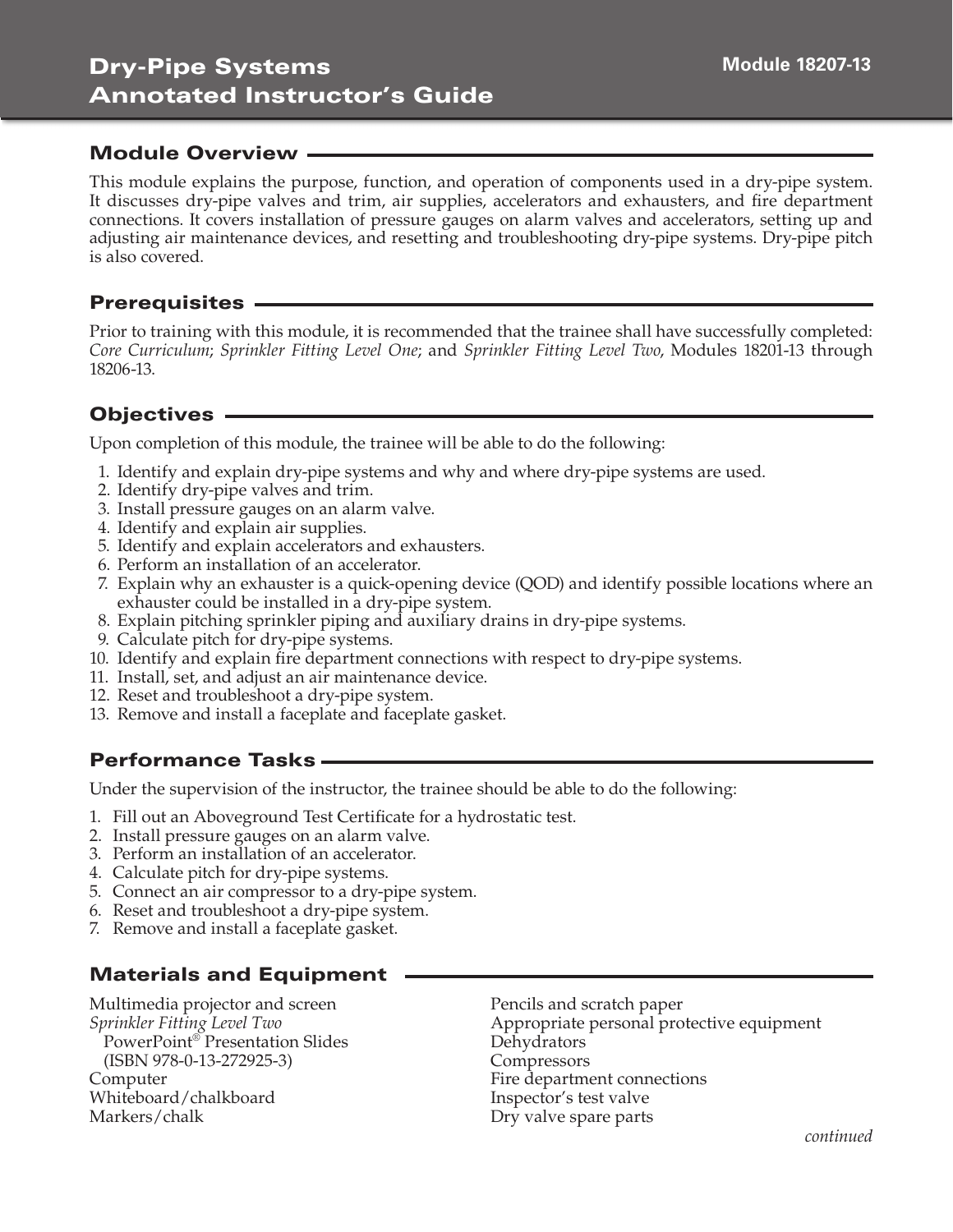Drum drip components Shop air system Air tanks Nitrogen tanks Trainee hand tools Dry-pipe valve trim Dry-pipe assembly Hydrostatic test equipment Exhausters Accelerators Manufacturer's instructions for accelerators Quick-opening device Hard hat Hand test pump Caps and plugs Inspector's test connection Gaskets Gauges Alarms Rubber clapper seal

Catch basin Clean rag Fine steel wool Emery board Valve wrench Gate wrench Anti-flood device Valve and drum drips Various types of switches Sample dry-pipe valves and drips Sample dry-pipe system Test certificates *NFPA 13 NFPA 25* Air maintenance devices Air compressors Copies of the Quick Quizzes\* Module Examination\*\* Performance Profile Sheet\*\*

\* Located at the back of this module.

\*\* Single-module AIG purchases include the printed exam and performance task sheet. If you have purchased the perfect-bound version of this title, download these materials from the IRC using your access code.

## Safety Considerations

Ensure that trainees are equipped with appropriate personal protective equipment and know how to use it properly. Emphasize basic site safety. This module may require trainees to visit job sites. Make sure that all trainees are briefed on site safety procedures. This module requires trainees to work with pressure gauges and air supply equipment. Ensure all trainees are briefed on proper tool and lifting safety.

## Additional Resources

This module presents thorough resources for task training. The following resource material is suggested for further study.

*Automatic Sprinkler Handbook*, Latest Edition. Quincy, MA: National Fire Protection Association.

*FM Global Approval Guide*, Latest Edition. Norwood, MA: FM Global.

*NFPA 13*, Latest Edition. Quincy, MA: National Fire Protection Association.

*NFPA 25*, Latest Edition. Quincy, MA: National Fire Protection Association.

*Underwriters Laboratories Fire Protection Equipment Directory*, Latest Edition. Underwriters Laboratories, Inc.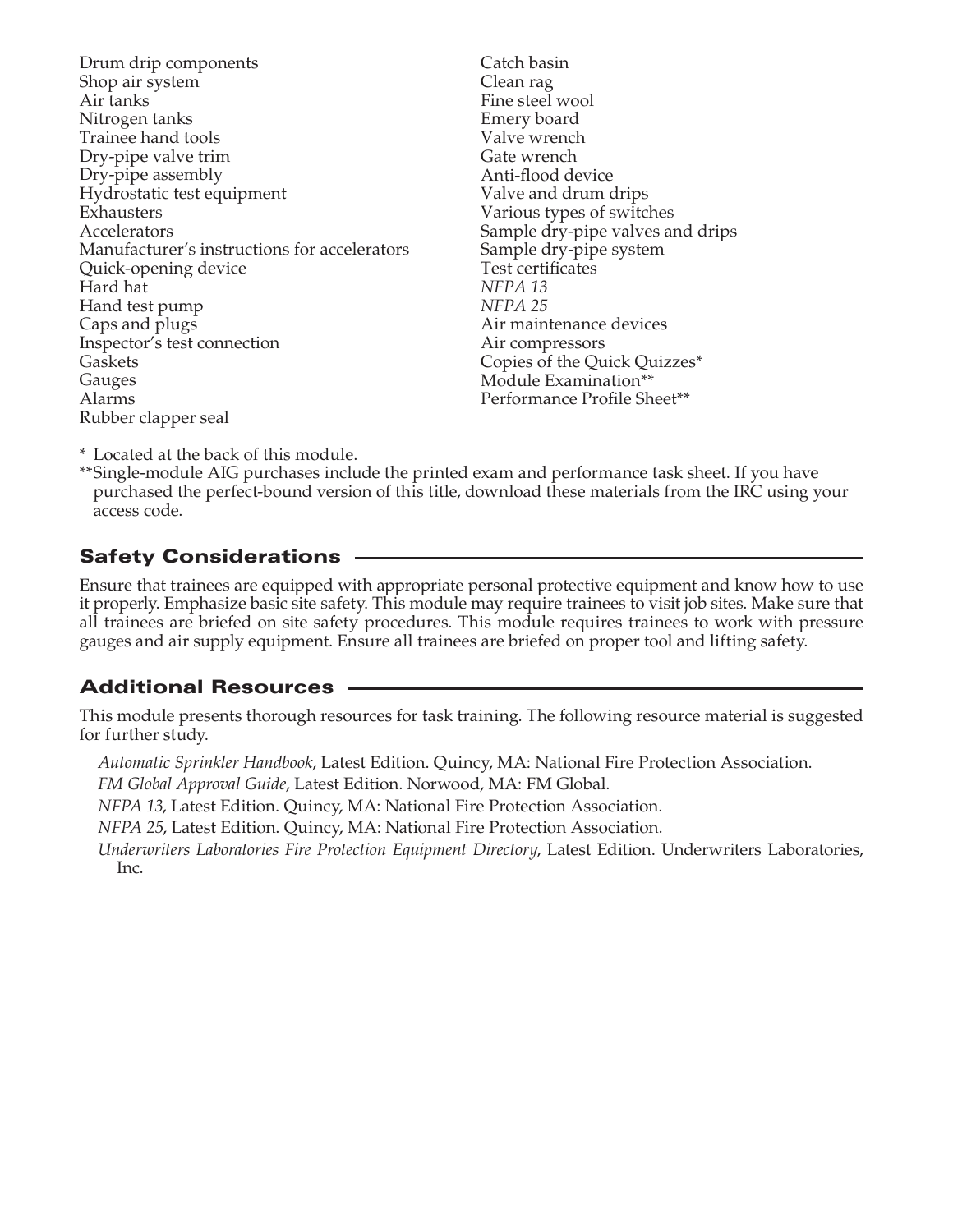# Teaching Time For This Module

An outline for use in developing your lesson plan is presented below. Note that each Roman numeral in the outline equates to one session of instruction. Each session has a suggested time period of 2<sup>1</sup>/<sub>2</sub> hours. This includes 10 minutes at the beginning of each session for administrative tasks and one 10-minute break during the session. Approximately 25 hours are suggested to cover *Dry-Pipe Systems*. You will need to adjust the time required for hands-on activity and testing based on your class size and resources. Because laboratories often correspond to Performance Tasks, the proficiency of trainees may be noted during these exercises for Performance Testing purposes.

| Topic                                                                                                                      | <b>Planned Time</b> |
|----------------------------------------------------------------------------------------------------------------------------|---------------------|
| <b>Session I. Introduction; Dry-Pipe System Operation</b>                                                                  |                     |
| A. Introduction                                                                                                            |                     |
| B. Dry-Pipe Valve System Operation                                                                                         |                     |
| C. Dry-Pipe Valves                                                                                                         |                     |
| D. System Requirements                                                                                                     |                     |
| E. Differential Valves                                                                                                     |                     |
| F. Calculating Capacity                                                                                                    |                     |
| G. Air Pressure Precautions                                                                                                |                     |
| <b>Sessions II and III. Dry-Pipe Trim; Valve Components</b>                                                                |                     |
| A. Function of Dry-Pipe Valves and Trim                                                                                    |                     |
| B. Laboratory                                                                                                              |                     |
| Have trainees practice installing pressure gauges on an alarm valve.<br>This laboratory corresponds to Performance Task 2. |                     |
| C. Normal Dry-Pipe Valve Conditions                                                                                        |                     |
| D. Resetting Dry-Pipe Valves                                                                                               |                     |
| E. Laboratory                                                                                                              |                     |
| Have trainees practice removing and installing a faceplate gasket.<br>This laboratory corresponds to Performance Task 7.   |                     |
| F. Maintaining and Testing Components                                                                                      |                     |
| G. Laboratory                                                                                                              |                     |
| Have trainees practice filling out an Aboveground Test Certificate.<br>This laboratory corresponds to Performance Task 1.  |                     |
| <b>Sessions IV and V. Quick-Opening Devices</b>                                                                            |                     |
| A. Purpose                                                                                                                 |                     |
| B. Operation: Accelerators and Exhausters                                                                                  |                     |
| C. Piping                                                                                                                  |                     |
| D. Installation                                                                                                            |                     |
| E. Laboratory                                                                                                              |                     |
| Have trainees practice installing an accelerator. This laboratory<br>corresponds to Performance Task 3.                    |                     |
| F. Maintenance                                                                                                             |                     |
| <b>Session VI. Pitching Dry-Pipe Systems; Auxiliary Drains</b>                                                             |                     |
| A. Pitch Requirements                                                                                                      |                     |
| <b>B.</b> Calculating Pitch                                                                                                |                     |
| C. Auxiliary Drains                                                                                                        |                     |
| D. Inspector's Test Connections                                                                                            |                     |
| E. Laboratory                                                                                                              |                     |
| Have trainees practice calculating pitch for dry-pipe systems.<br>This laboratory corresponds to Performance Task 4.       |                     |